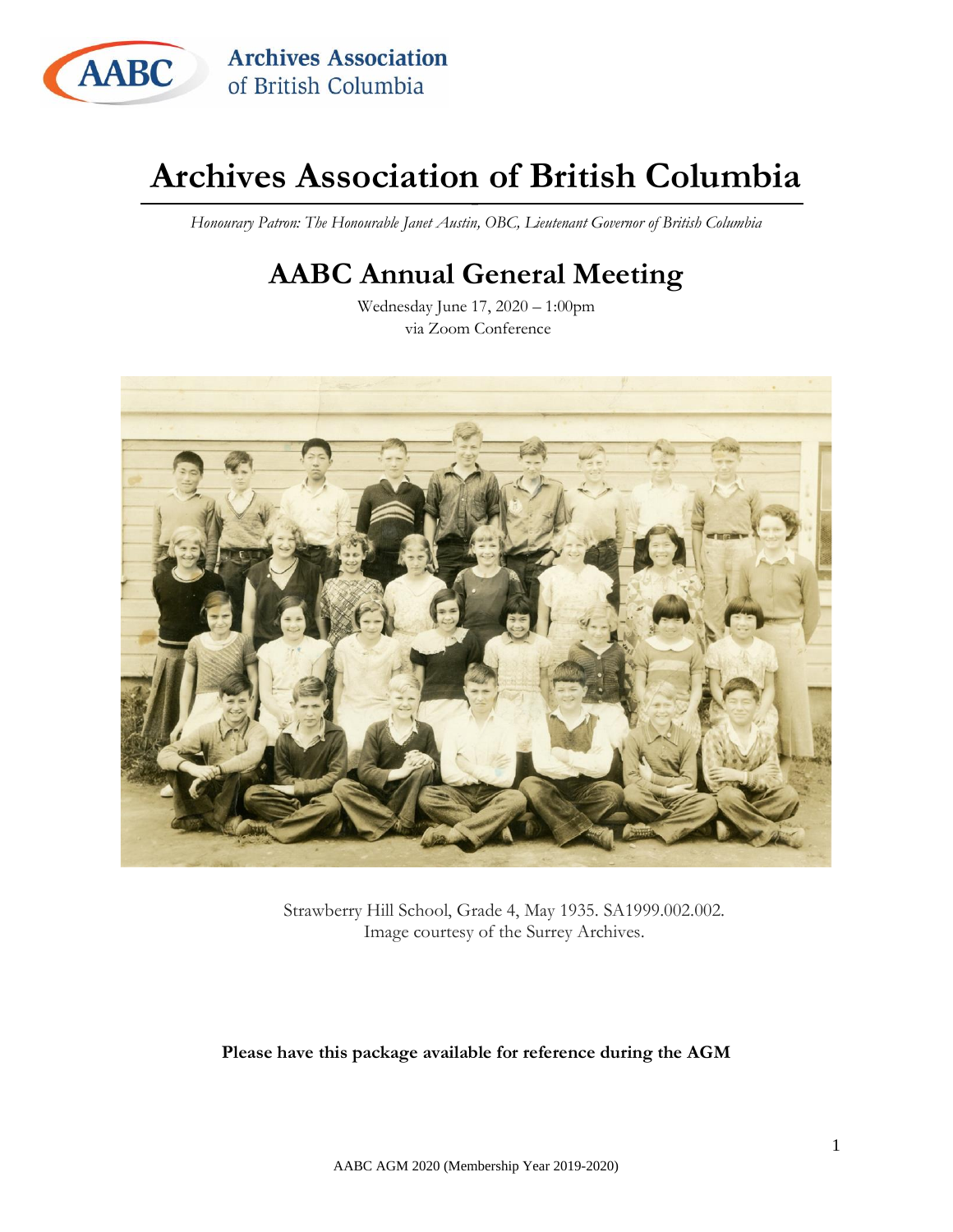

## **Table of Contents**

<span id="page-1-0"></span>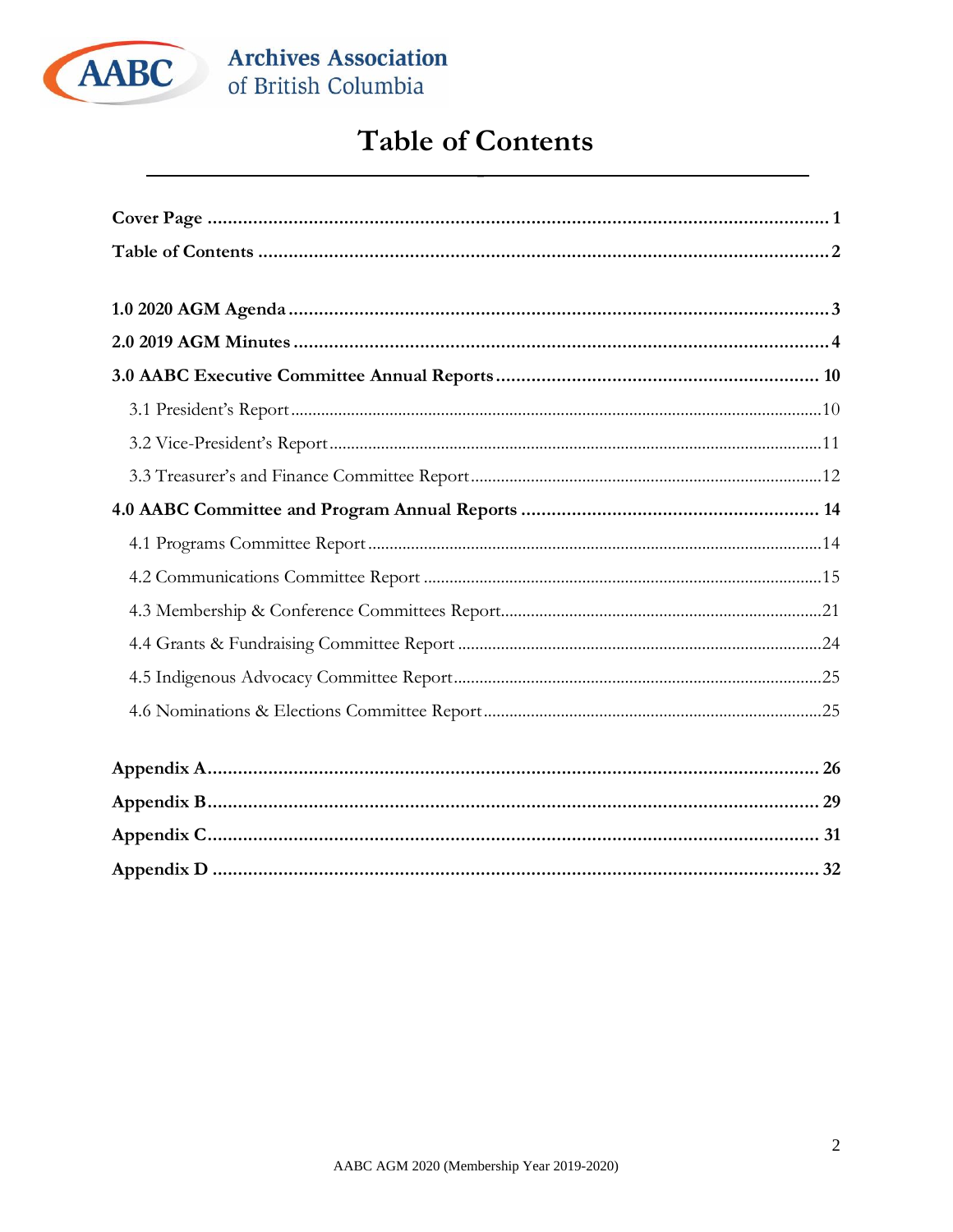

## **1.0 2020 AGM Agenda**

<span id="page-2-0"></span>*Honourary Patron: The Honourable Janet Austin, OBC, Lieutenant Governor of British Columbia*

**AABC Annual General Meeting** Wednesday June 17, 2020 – 1:00pm via Zoom Conference

- **1. Approval of 1.0 2020 AGM Agenda**
- **2. Approval of 2.0 2019 AGM Minutes**
- **3. Moment of Silence**

#### **4. Review of 3.0 Executive Committee Annual Reports**

- 3.1 President
- 3.3 Vice-President
- 3.3 Treasurer and Finance Committee
	- Financial Statements

#### **5. Review of 4.0 Committee and Program Annual Reports**

- 4.1 Programs Committee
- 4.2 Communications Committee
- 4.3 Membership & Conference Committees
- 4.4 Grants & Fundraising Committee
- 4.5 Indigenous Advocacy Committee

#### **6. Election of Executive Committee Members**

- 4.6 Nominations & Elections Committee
- **7. By-law Changes**
- **8. Other Business**
- **9. Adjournment**

#### **Appendices**

- A. Report from Financial Review 2018-2019
- B. Budgets (2018-2019, 2019-2020, 2020-2021)
- C. Proxy Voting Form
- D. Consent to Act as a Director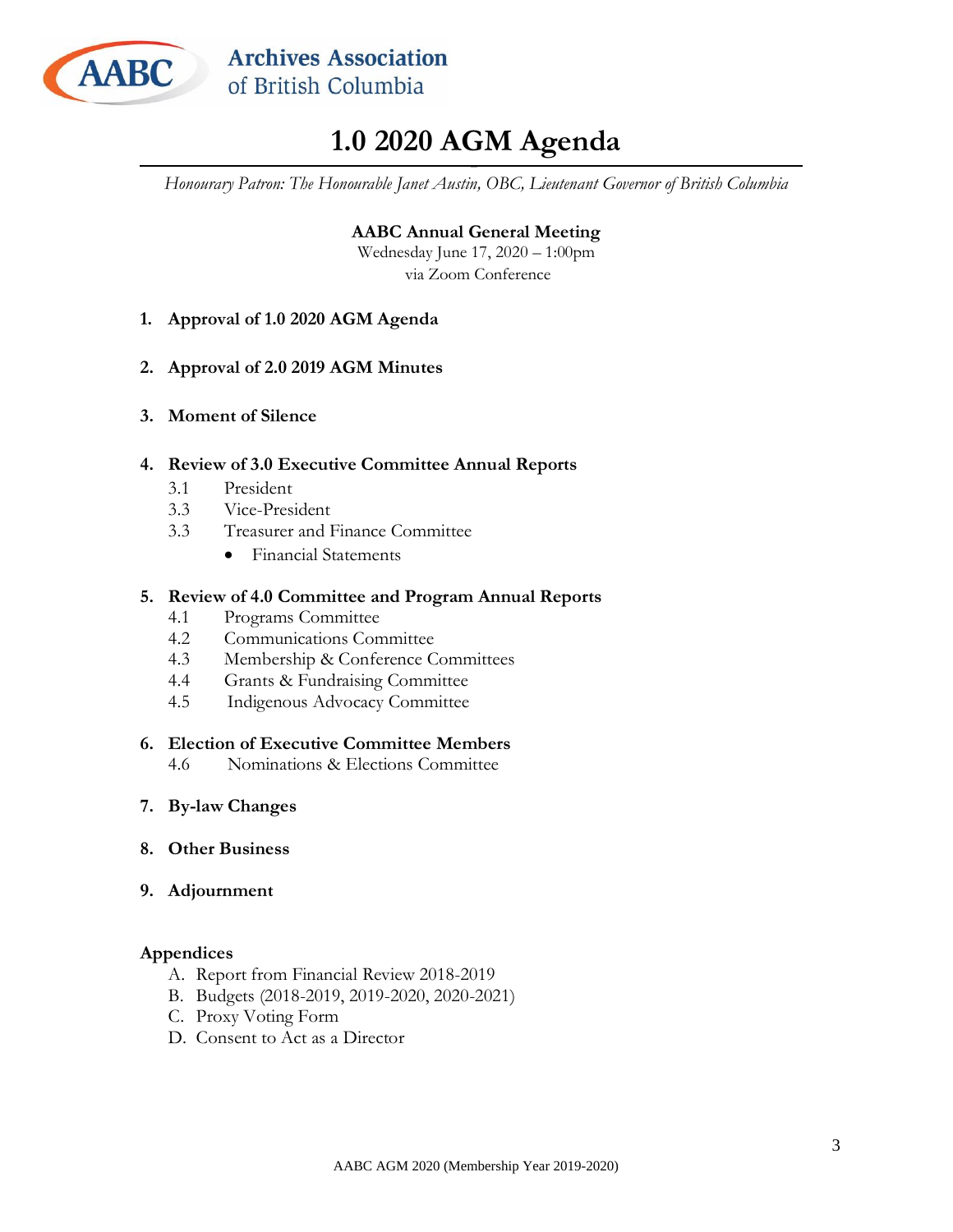<span id="page-3-0"></span>

## **2.0 2019 AGM Minutes**

#### **Archives Association of British Columbia Annual General Meeting** Friday May 3th, 2019, 4:00 p.m. Deloitte - #2800, 1055 Dunsmuir Street, Vancouver, BC, V7X 1L3 **Draft – Not Approved**

Chair: Emma Wright (President)

#### **1. Approval of Agenda**

E. Wright called the meeting to order at 4:09.

**Motion**: J. Devine Mejia moved to approve the agenda, A. Wieland seconded the motion. Motion carried.

#### **2. Approval of Minutes of April 13, 2018 Annual General Meeting**

A. Wieland commented that her last name was misspelled as "Weiland" throughout the minutes and requested the spelling be changed to read "Wieland."

**Motion**: R. McLelland moved to approve the minutes of the 2018 Annual General Meeting with changes to the spelling of the name Wieland. A. Tarnawsky seconded the motion. Motion carried.

#### **3. Moment of Silence**

E. Wright called for a moment of silence to honour colleagues and AABC membership who were lost during the year.

#### **4. Executive Reports**

E. Wright discussed the president's report.

A. Chirnside added additional information to the finance report. She reported that income in the year is expected to be a \$6,000.00, difference from the deficit that was expected. Reported that the reasons for this surplus are as follows:

- Membership has increased
- Conference costs were less than expected
- Course and workshop revenue were less than expected but were offset by an additional workshop on FOI and Privacy
- Underspent on some budget areas
- Executive committee expense budget was lower than expected
- GLAM MOU budget item was not used, carried over to 2019-2020 year
- Advisor services fees were below budget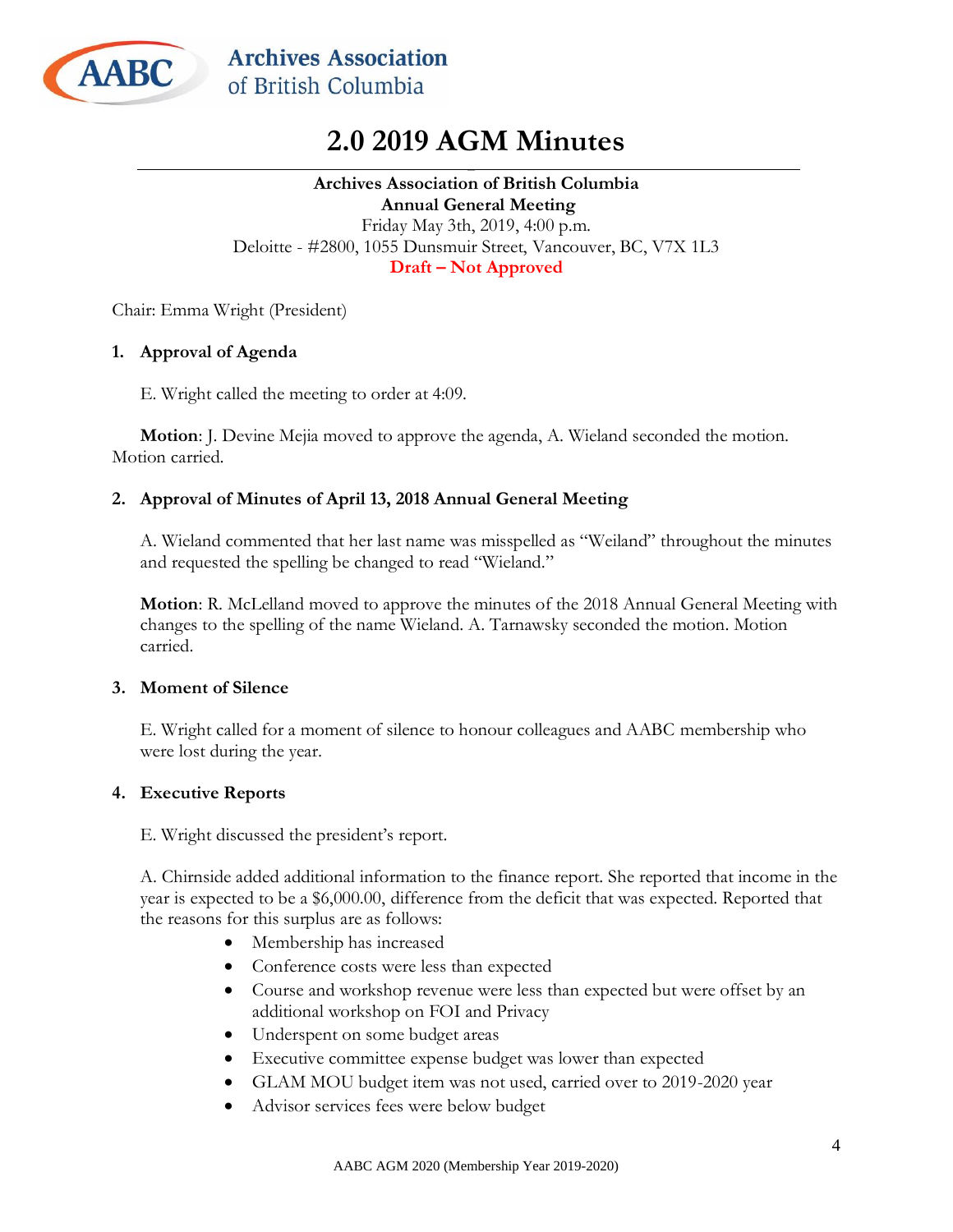

A. Chirnside also reported that the AABC has budgeted for a large deficit in the coming year due to upcoming one off expenses and noted that the new membership software will be costly and that AABC has done a conservative estimates for membership revenues.

**Motion**: A. Wieland moved to accept all reports but the Treasurer's report. J. Devine Mejia seconded the motion. Motion carried.

**Motion**: J. Seeman moved to accept the financial statements. E. Wodarczak seconded the motion. Motion carried.

**Motion**: M. Otte moved to accept the Treasurer's report. J. Yuhasz seconded the motion. Motion carried.

#### **6. Election of Executive Committee Members**

The following members let their names stand for the following positions on the AABC Executive Committee:

- Treasurer (2 year term) **Stacey Gilkinson**
- Secretary (2 year term) **Victoria McAuley**

Presented the nomination for **Stacey Gilkinson** to serve as **Treasurer** for the Archives Association of British Columbia for the 2019-2021 term. Called thrice for nominations from the floor.

Presented the nomination for **Victoria McAuley** to serve as **Secretary** for the Archives Association of British Columbia for the 2019-2021 term. Called thrice for nominations from the floor.

Presented the nomination for **Jenny Seeman** to serve as Vice President for the Archives Association of British Columbia for the 2019-2021 term. Called thrice for nominations from the floor.

**Motion**: L. Nobrega moved to elect the three nominees to their respective nominated positions. Motion seconded by A. Tarnawsky. Motion carried. Nominees were elected by acclaim.

#### **7. Bylaws changes**

E. Wright informed the assembled members that two proposed special resolutions were received by the Executive Committee. The resolutions can be found on page 21 of the AGM package. D. Collins read the first resolution:

**Resolution 1: Resolution 1 follows the recommendations of the Ad-Hoc Committee to Review Membership, and proposes changing the membership structure to remove "Associated Institutional Membership" and adding "Supporting Membership."**

Resolved that Section I, 1., of the bylaws be amended to read: "The Association shall consist of honorary life members, individual members, institutional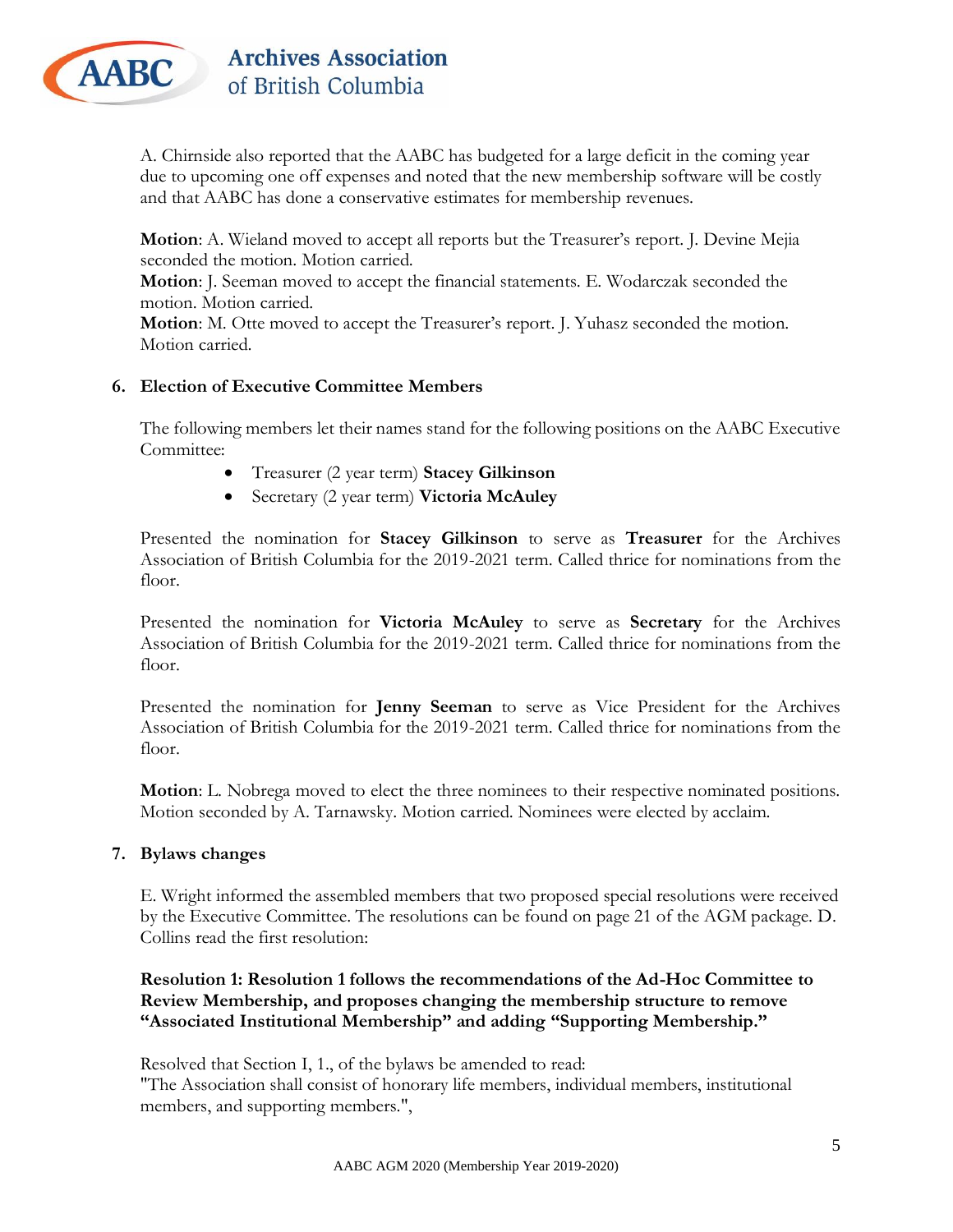

and that Section I, 1., d., of the bylaws be amended to read:

"Supporting membership shall be accorded to those individuals or institutions that support the constitution of the Association, are interested in archival work and have paid the annual membership fee of the Association but are not engaged in the identification, preservation, use, and/or provision of access to archival records. A supporting member shall not be eligible to vote at meetings of the association or be eligible to hold office in the Association."

E. Wright opened the floor to debate on the resolution. A discussion on the wording of the resolution followed the reading of the resolution. The discussion centred on whether "supporting membership" should be changed to read "affiliate membership."

**Motion**: J. Devine Mejia moved to amend Resolution 1 to change the words "supporting membership" to the words "affiliate membership." J. Seeman seconded the motion. Motion carried.

R. McLelland read the second resolution:

**Resolution 2: follows a discussion within the Executive Committee regarding continuity difficulties historically faced by the committee. It is intended to increase the committee's ability to transfer institutional knowledge across fiscal years and adds a "Past Executive Member" to the Executive Committee**

Resolved that Section IV, 1., g., of the bylaws be included to read: "Past-Executive Member''

and that Section IV, 3., of the bylaws be amended to read:

"The Vice-President shall be elected at each Annual General meeting of the Association. The Vice President will automatically succeed to the office of President in the second year of her or his term as a director. Upon vacating the office of President, the President shall succeed to the office of Past-Executive Member for one year. If the President is unable to serve as Past-Executive Member, the membership shall elect another out-going officer to serve in the role."

and that Section V, 6., of the bylaws be included to read:

"The Past-Executive Member shall serve in an advisory role to the Executive Committee and shall attend Executive Committee Meetings at the request of the Executive Committee. The Past-Executive Member shall have no powers to call for or vote on motions of the Executive Committee."

E. Wright opened the floor for debate on the resolution. No members spoke. R. McLelland noted that comments had been received prior to the meeting and read the following comments aloud: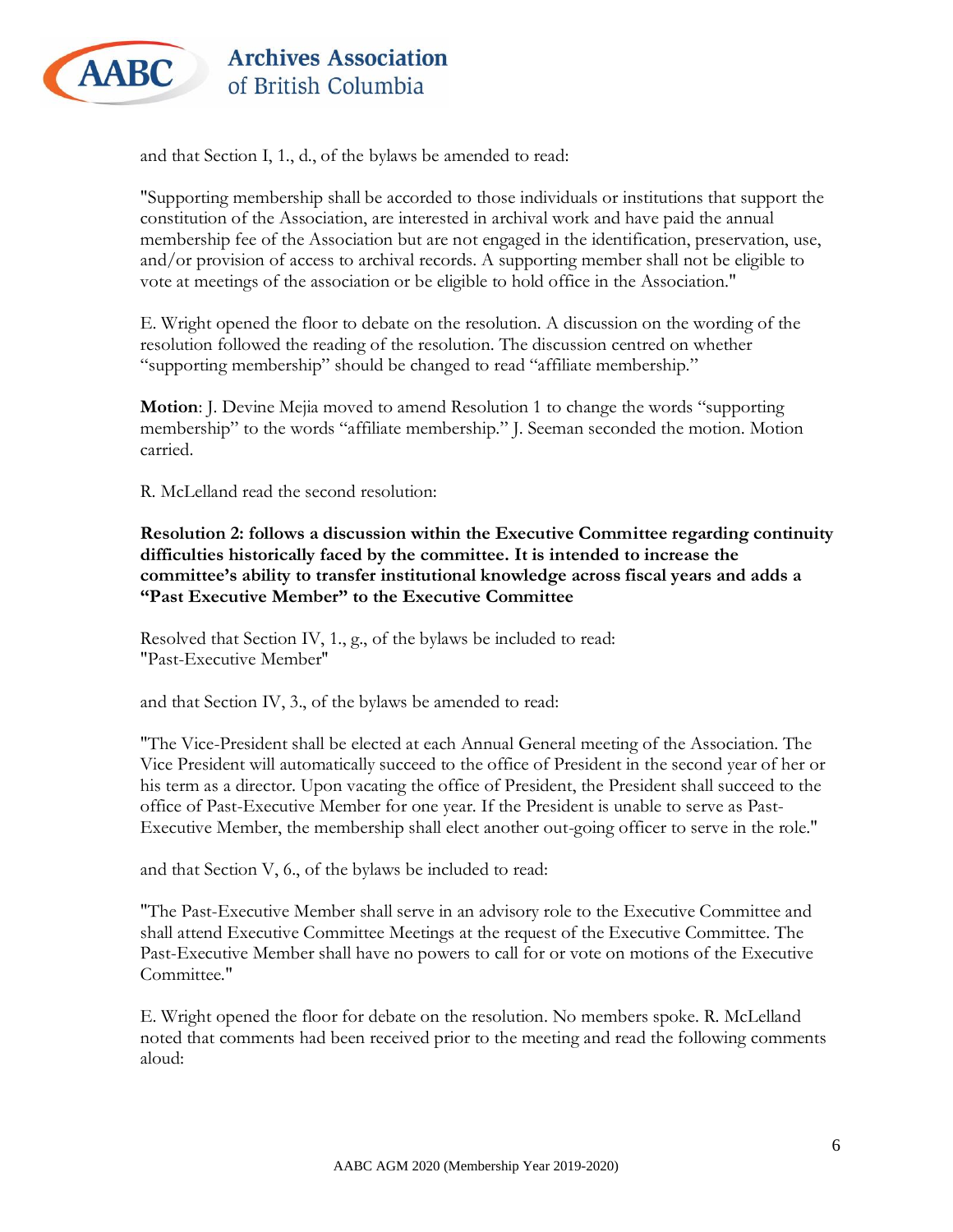

- "Would it be possible to replace 'her and his' with 'their' for more inclusive language in the by-laws?"
- Should the membership categories match those of the Association of Canadian Archivists?

A discussion followed the reading of these comments.

**Motion**: A. Tarnawsky moved to amend Resolution 2 to accept the comment requesting that the by-laws be amended to change each use of the pronouns "her or his" and "she or he" to "their" and "they," respectively. A. Wieland seconded the motion. Motion carried.

E. Wright posed the question on the adoption of Resolution 1.

**Motion**: R. McLelland moved to approve Resolution 1 as amended, now reading:

Resolved that Section I, 1., of the bylaws be amended to read: "The Association shall consist of honorary life members, individual members, institutional members, and affiliate members.",

and that Section I, 1., d., of the bylaws be amended to read:

"Affiliate membership shall be accorded to those individuals or institutions that support the constitution of the Association, are interested in archival work and have paid the annual membership fee of the Association but are not engaged in the identification, preservation, use, and/or provision of access to archival records. A supporting member shall not be eligible to vote at meetings of the association or be eligible to hold office in the Association."

E. Wright seconded the motion. Motion carried.

E. Wright posed the question on the adoption of Resolution 2.

**Motion**: R. McLelland moved to approve Resolution 2 as amended, now reading:

Resolved that Section IV, 1., g., of the bylaws be included to read: "Past-Executive Member''

and that Section IV, 3., of the bylaws be amended to read:

"The Vice-President shall be elected at each Annual General meeting of the Association. The Vice President will automatically succeed to the office of President in the second year of their term as a director. Upon vacating the office of President, the President shall succeed to the office of Past-Executive Member for one year. If the President is unable to serve as Past-Executive Member, the membership shall elect another out-going officer to serve in the role."

and that Section V, 6., of the bylaws be included to read:

"The Past-Executive Member shall serve in an advisory role to the Executive Committee and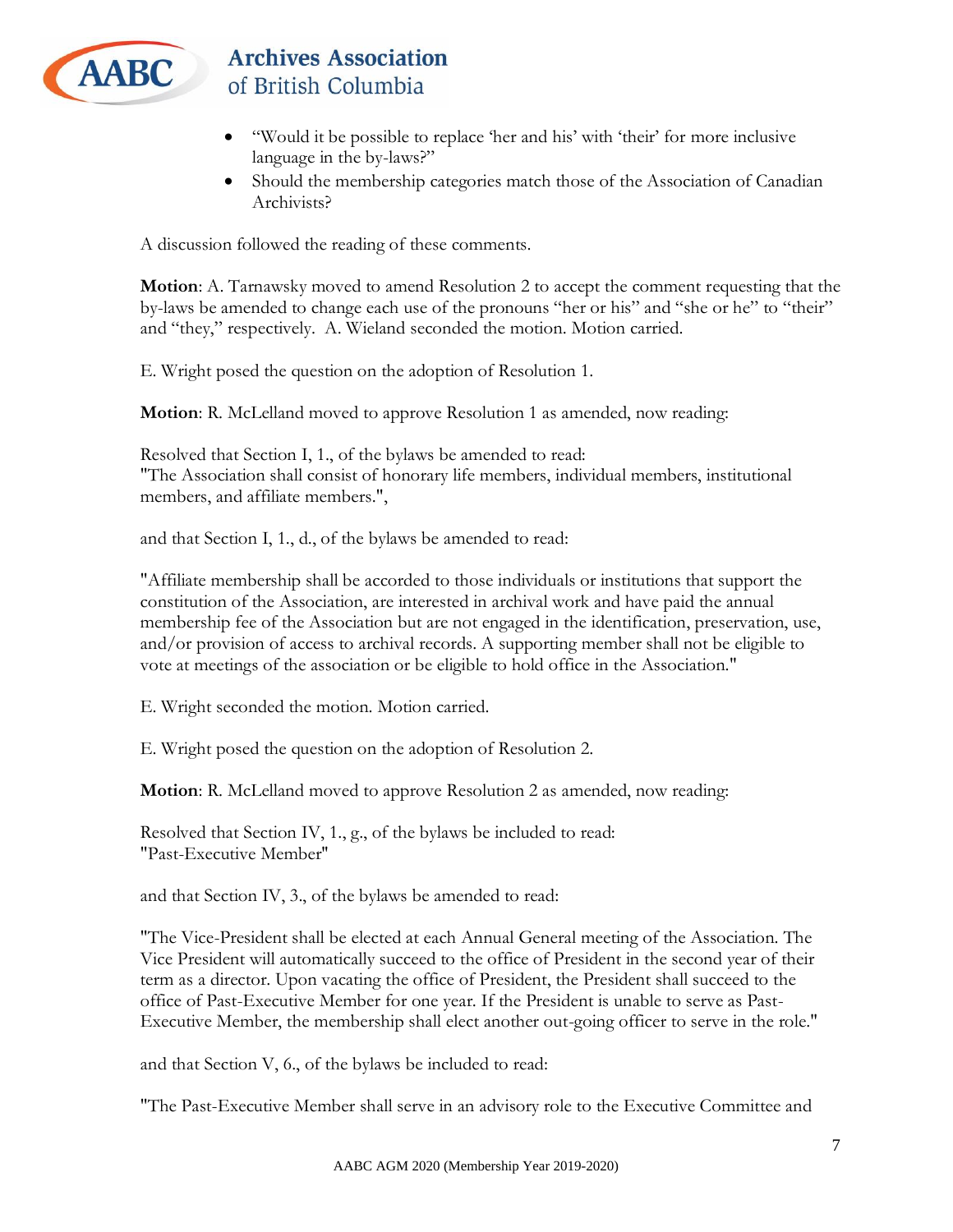

shall attend Executive Committee Meetings at the request of the Executive Committee. The Past-Executive Member shall have no powers to call for or vote on motions of the Executive Committee."

and that Section I, 4., of the bylaws be amended to read:

"Any member may terminate their connection with the Association by sending their resignation to the Treasurer, and the Treasurer shall remove their name from the membership roll, but no portion of any pre-paid membership fee shall be refunded to the member resigning."

and that Section I, 5., of the bylaws be amended to read:

"Any member whose fees are in arrears for three months after the beginning of the current membership year shall forfeit their good standing, and if at the end of the current membership year, their membership fees remain unpaid, that member's name shall be removed from the membership roll. Payment of fees in arrears any time between the fourth and ninth month of the membership year will restore the member to good standing for the current year."

and that Section I, 6., of the bylaws be amended to read:

"The Executive Committee of the Association shall have the power by a majority vote of the whole Executive Committee, which may be by letter ballot, to remove from the membership roll the name of any member who, in the judgment of the Executive Committee, is no longer worthy of being connected with the Association, and such person shall cease to be connected in any way with the Association, but the Executive Committee shall first give any such person the right to appear before the Executive Committee and be heard. Should the Executive Committee not approve the expulsion in any case that may be brought to its attention, the matter shall not be entered into the minutes of the Executive Committee or of the Association. In any case in which it is proposed to expel a member of the Executive Committee, that member of the Executive Committee who it is proposed to expel may not cast a vote for or against their own expulsion."

and that Section V, 7., of the bylaws be amended to read:

"Each newly elected director of the Executive Committee shall assume office immediately after the Annual General meeting and shall serve until the termination of the second Annual General meeting following their election."

and that Section VI, 3., of the bylaws be amended to read:

"If a Director resigns before or upon completing any year of their term, the Nominations Committee will nominate a replacement for that position who will serve out the rest of the term. The nomination will be presented at the next Annual General Meeting."

and that Section VIII, 1., of the bylaws be amended to read:

"The preparation and custody of minutes of proceedings of the Association and the Executive Committee and other books and records of the Association shall be the responsibility of the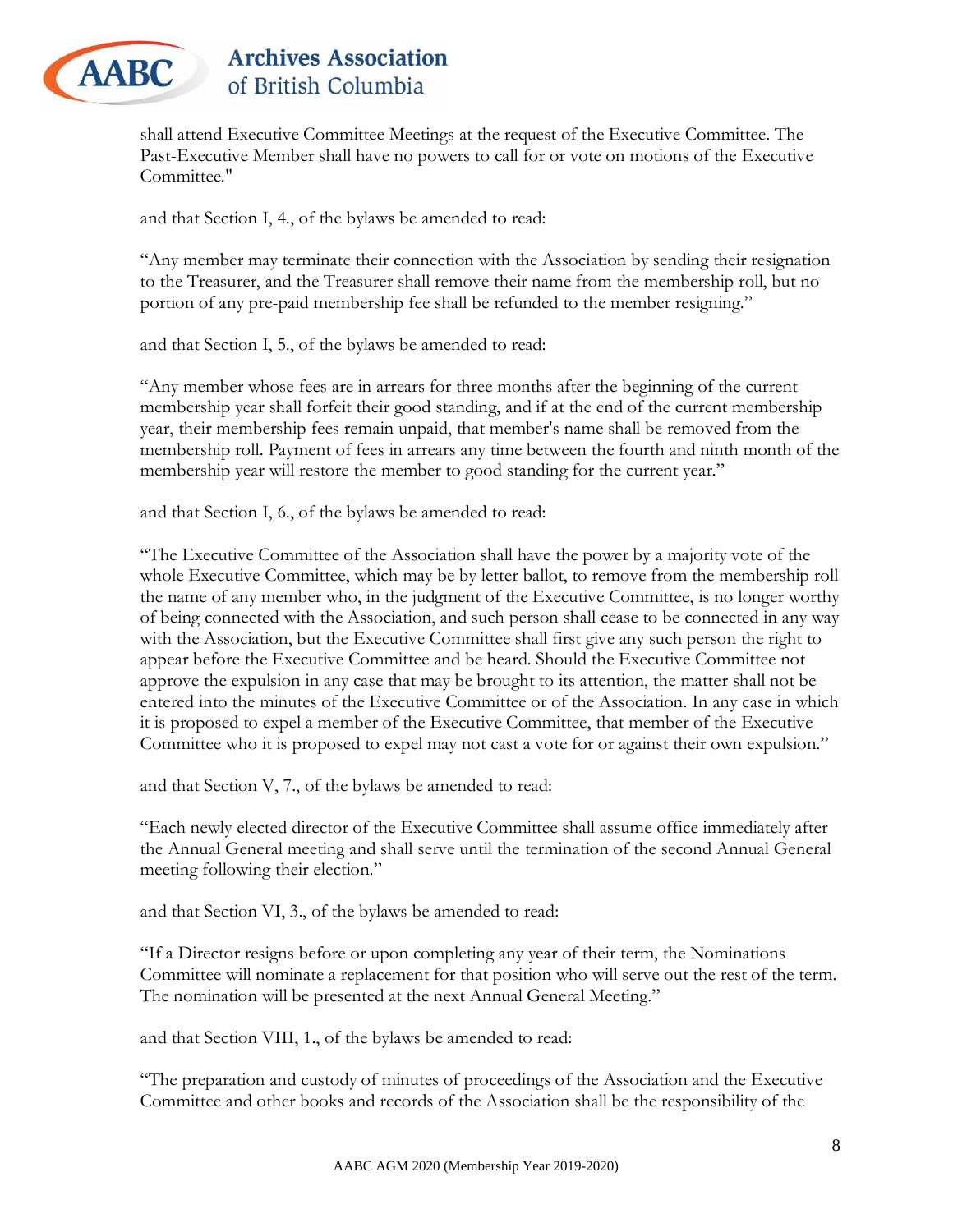

Executive Committee of the Association. At the end of the fiscal year, retiring officers and chairpersons shall convey to the Secretary all books and records of the Association, and if the Secretary has finished their term, they shall convey all records to the incoming Secretary."

J. Yuhasz seconded the motion. Motion carried.

#### **8. Royal BC Museum and Archives Public Consultation**

E. Wright informed the membership that AABC will be submitting a letter to the public consultation and that the newly elected Executive Committee will decide the wording.

#### **9. Adjournment**

**Motion**: S. Rathjen moved to adjourn the meeting. E. Wodarczak seconded the motion. Motion carried.

Meeting was adjourned at 4:52pm.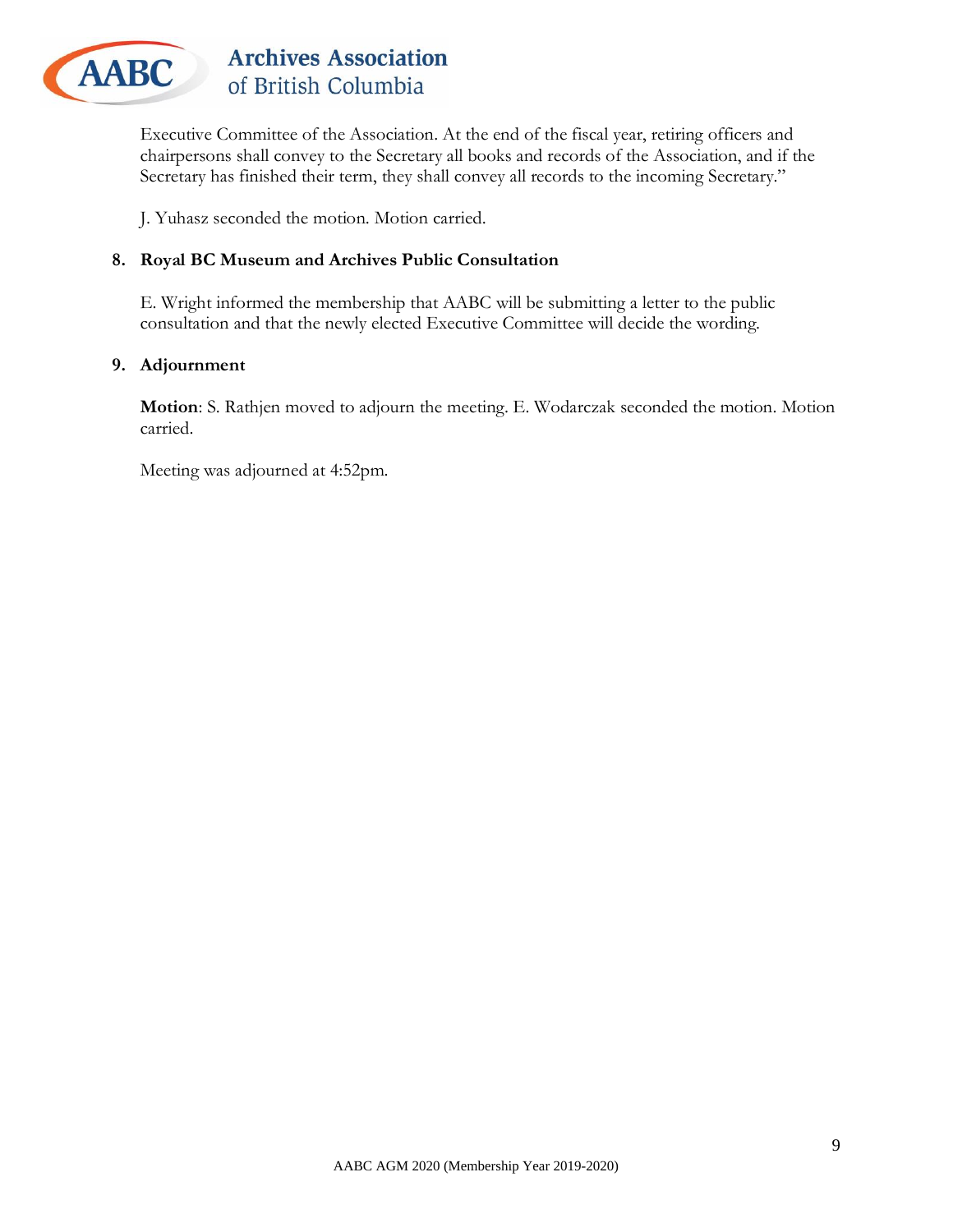

## <span id="page-9-0"></span>**3.0 AABC Executive Committee Annual Reports**

#### <span id="page-9-1"></span>**3.1 President's Report**

2019-2020 has been a hugely successful year for the AABC thanks to the efforts of the Executive, contractors, volunteers, and members. Made up of Jenny Seeman (Vice-President), Stacey Gilkinson (Treasurer), Victoria McAuley (Secretary), Michelle Spelay (Member-at-Large), and Katie Sloan (Member-at-Large), the Executive has seen another productive year, with many committees and projects on the go that we are immensely proud of.

The AABC benefits from the generous volunteer work done by many on our committees: Indigenous Advocacy Committee (Committee: Joy Rowe, Genevieve Weber, Emma Wright, Kelly Speak), Membership Committee (Chair: Sarah Rathjen; Committee: Maxwell Otte, Chloe Powell), Programs Committee (Lara Wilson, Jane Morrison), Finance Committee (Kathryn Louro, Maxwell Otte, Angeline Chirnside), Communications (Andréa Tarnawsky). Each of these people has dedicated their time to providing their expertise to help the AABC over the past year and beyond.

Lisa Glandt, Lisa Snider, and Karen Blimkie are the engine of the AABC, making the work of the Executives and committees possible, delivering services around the province.

With the hard work of all the individuals listed above, the AABC has been able accomplish the following projects in the last year:

- Through multi-year project funding provided by Documentary Heritage Communities Program (DHCP) administered by Library and Archives Canada (LAC) we were able to continue offering archives workshops across the province for Indigenous memory keepers and institutions;
- Received funding to continue the DHCP-funded workshop series in Northern BC communities in 2020-2021, which will continue to be offered by Lisa Glandt;
- Continued to work collaboratively within the GLAM MOU;
- Partnered with ARMA Vancouver Island to offer the AABC's annual conference, which was moved to a virtual platform and offered on May 8th;
- Transitioned to new membership software that allows members to quickly join or renew online, for which the AABC is incredibly grateful to Sarah Rathjen for her hard work on this time consuming project;
- Continued to offer our educational programs and advisory services, including distance education and special topic workshops.

The AABC continued a tradition of excellence in 2019-2020, expanding our partnerships, social media outreach, program offerings, and membership base. This work is slow and steady and has exponential benefits for not just the AABC as an organization, but the archives and memorykeeping community of British Columbia and I am proud to have been a part of it.

In March 2020 everything changed swiftly because of the COVID-19 pandemic. It is impossible to tell when, how, or if life will return to normal, and this is no less true of archives. Our profession will have to adapt, we will have to think creatively, and above all we will have to find new ways to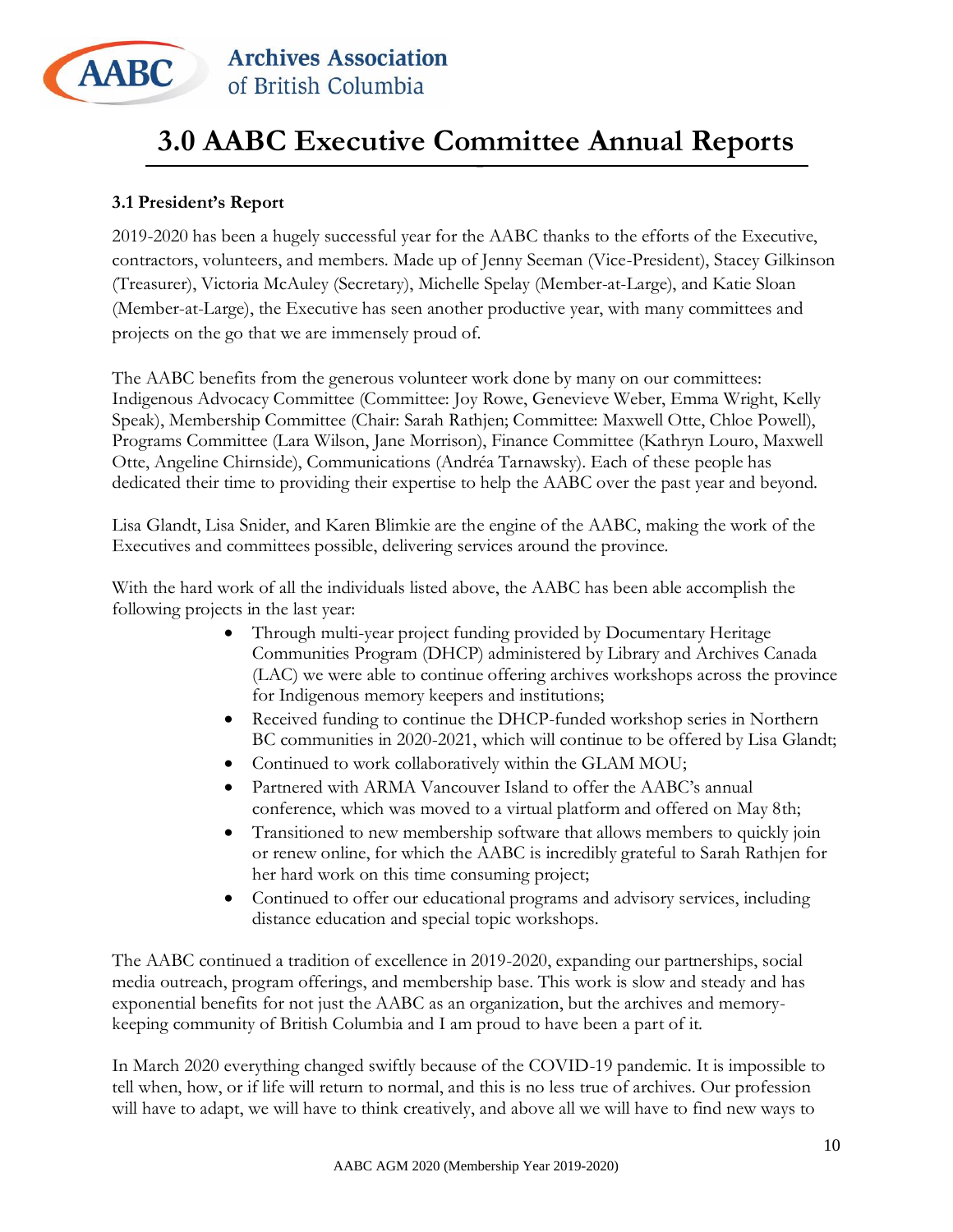

connect with each other and our users. The AABC doesn't know what the future holds either, but we are here to help you, whether it be through distance education, webinars, or as a way to connect and share your concerns. It's been an honour to serve as President and I know the AABC is in incredible hands as Jenny Seeman takes the reins.

Respectfully submitted, Alysa Routtenberg, President (2019/2020)

### <span id="page-10-0"></span>**3.2 Vice-President's Report**

It has been a pleasure working with the AABC Executive team, contractors, committee members, and membership at large this year. The AABC remains an important provincial association and I feel privileged to be a part of it. Without the help of the above-mentioned groups, we would not have been able to maintain our educational programming and resources for which the AABC is so well known, nor successfully apply for grants from both the Documentary Heritage Communities Program and the British Columbia Arts Council.

With the necessary recent closures of public reading rooms, requirements to work at home and avoid large gatherings, the coronavirus has had a noticeable impact on our programming activity, evidenced by cancellation of the in-person conference in May, and delay to the AGM. Ever resourceful, we moved the conference to an online format, in fact increasing the number of possible participants, and have fast tracked our new webinar series to provide as much professional development support as we can for our membership. Workshops that were scheduled to take place during the lockdown have been delayed until restrictions on gatherings of people are eased. We are in touch with our funding partners and have been assured that funding is secure, despite any necessary changes in the proposed timelines.

The AABC has made a successful first-time application to the BC Arts Council for project funding support. This will enable us to create and provide a workshop on disaster planning and recovery. It is anticipated that this will appeal to our GLAM partner organisations as well as contain information specifically relevant to archives, such as how to deal with paper-based collections. We are also working with BC HERN (BC Heritage Emergency Response Network) to ensure that participants in the workshop are fully aware of BC HERN resources and their eligibility to join the network for additional support in times of crisis.

The memorandum of understanding (MOU) with our GLAM sector partners has now reached the end of its first term and we look forward to a renewal of the MOU, possibly incorporating some new member associations. In the meantime, we have strengthened our partnerships by working closely with the BCMA on our BC Arts Council grant application, and with our planned new webinar series.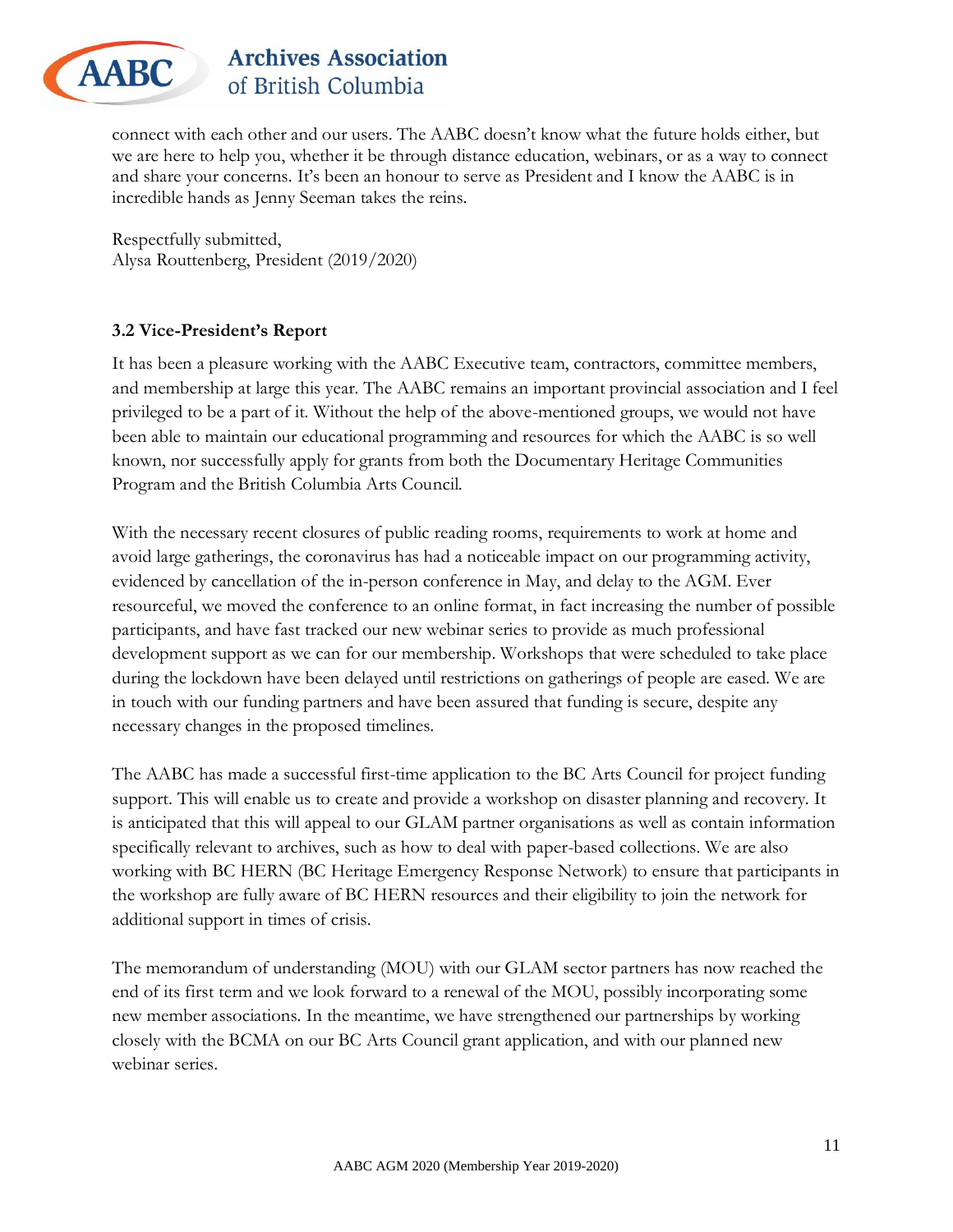

Many thanks are due to the program committee, Lara Wilson and Jane Morrison, for their assistance in putting together grant applications, and for making recommendations on programming priorities. Thanks also go to Lisa Glandt for her outreach work, as well as maintaining our educational and advisory services.

Thanks are due also to our BC Archival Network Services Coordinator, Lisa Snider, who continues to be busy responding to enquiries regarding Memory BC and the AABC website. Lisa's work enables us to stay connected online, and to connect the public to our membership and their collections through the Memory BC database, which is increasingly important in these times of physical distancing and unfortunate but necessary closure of archives reading rooms.

While this coming year will doubtless be challenging in light of COVID-19 and the strain it has put on our membership, I look forward to serving as AABC president and working with you all to maximise the potential of our provincial archives association.

Respectfully submitted, Jenny Seeman, Vice-President

### <span id="page-11-0"></span>**3.3 Treasurer's and Finance Committee Report**

The AABC continues to maintain a solid financial position. Our budget for the 2019-2020 fiscal year projected a deficit of \$10,636, which was largely due to some one-off expenses, including the implementation of our new membership system. We finished the year closer to breaking even. This is due to higher than projected membership revenues, a delayed start to the new membership system project, and of course, the continued efforts of the executive and contractors to prudently manage the association's financial resources.

We thank our donors for their continued support, which funds our two scholarships for UBC SLAIS students. We encourage would-be donors to follow the example of some other members and consider signing up for monthly donations through Canada Helps. Anyone can sign up and donate any amount. We hope that those who can will continue to support the AABC.

After finishing her term as Treasurer, Angeline Chirnside joined the Finance Committee. Max Otte and Kathryn Louro served on the committee for a second year.

#### **A. Financial Statements:**

a. Financial Statements for 2018-2019

The Treasurer met with Finance Committee members Angeline Chirnside and Max Otte, and volunteer Barry Dykes, Archivist for New Westminster and regular volunteer reviewer of the AABC finances in June 2019 to perform the annual review of the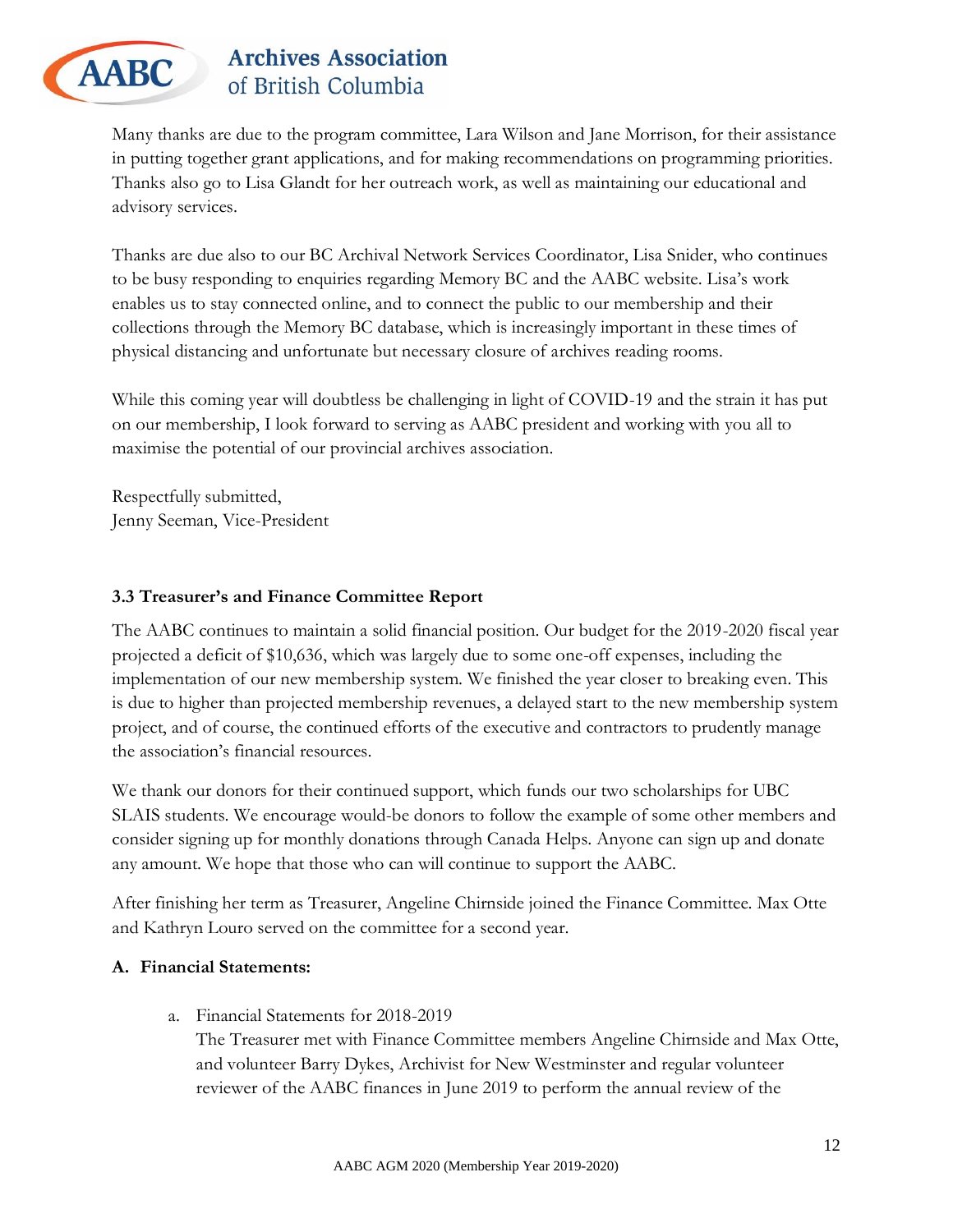

Association's finances. The Financial Manager Karen Blimkie provided all financial paperwork for the 2018-2019 fiscal year. The financial statements and report from the volunteers is attached to the AGM Package as Appendix A.

b. Financial Statements for 2019-2020

The current financial statements for the year ending March 31st, 2020 are preliminary. They have not yet been finalized and reviewed at the date of the writing of the present report. A draft of these financial statements will be presented at the 2021 AGM.

#### **B. Budget for 2020-2021:**

Members of the AABC Executive, the Finance Committee and the Financial Advisor met on February 16, 2020 to discuss the budget for 2020-2021. Due to a later start to implementing the new membership system than previously anticipated and the decision to set aside money to potentially cover expenditure related to meeting our commitment to the GLAM MOU with BCMA and BCLA, we project a deficit of \$12,116.35. The Executive approved the 2020-2021 budget on February 25, 2020. A comparison of the 2019-2020 and 2020-2021 budgets may be found in Appendix B.

#### **C. Contingency fund:**

The Executive must still be prepared to wrap up the affairs of the Association if need be, paying out all contractors and other creditors. A restricted contingency fund of \$55,000 remains in case of this outcome.

Respectfully submitted, Stacey Gilkinson, AABC Treasurer & Finance Committee Chair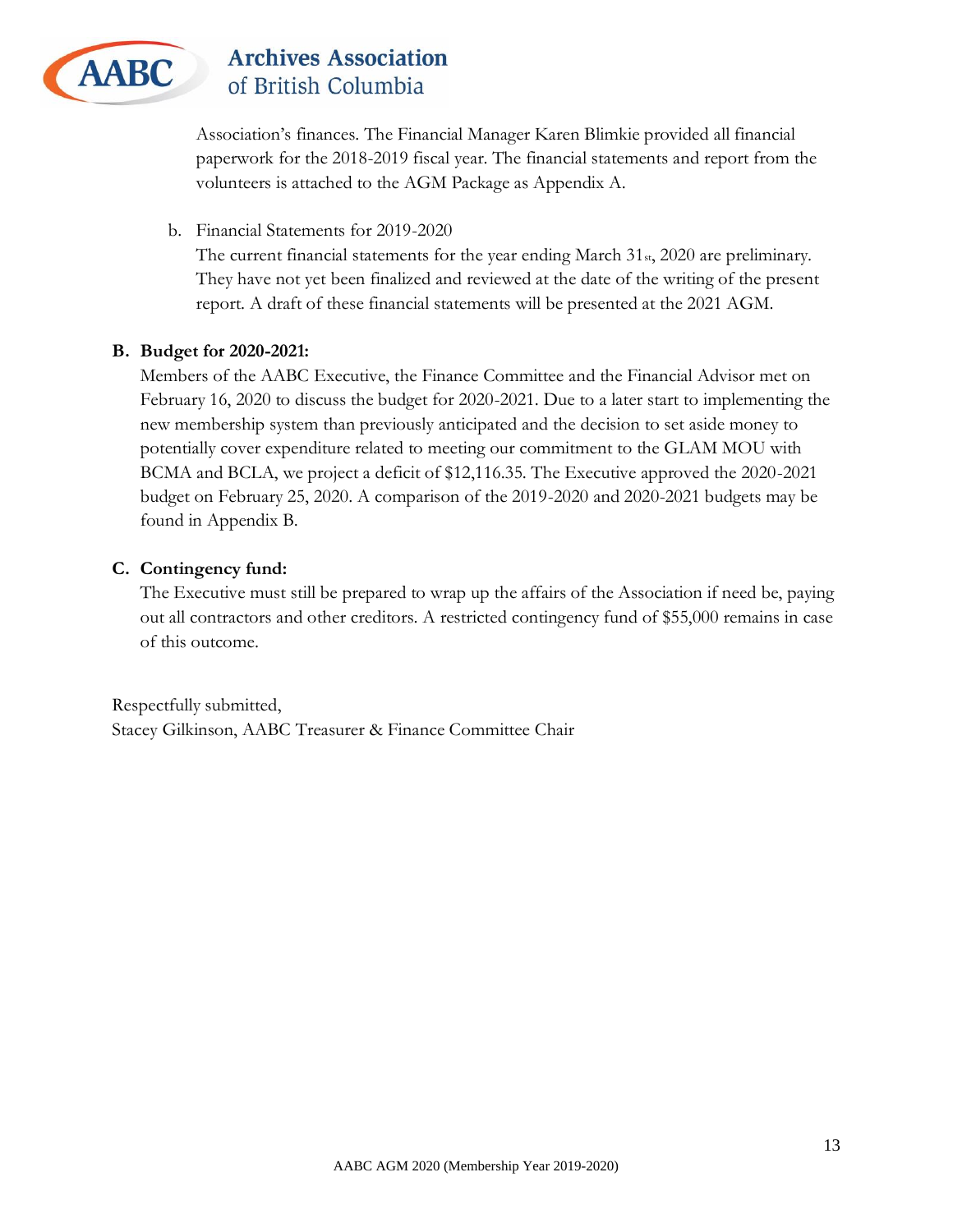

## <span id="page-13-0"></span>**4.0 AABC Committee and Program Annual Reports**

#### <span id="page-13-1"></span>**4.1 Programs Committee Report**

Lara Wilson and Jane Morrison served as members of the Programs Committee for 2019-20. The committee worked on two grant applications and reviewed priorities for educational programming, both through online offerings such as webinars and distance education courses, and also for inperson workshops throughout the province. Funding from the Documentary Heritage Communities Program, provided by Library and Archives Canada, has been a vital support to our Indigenous and Community Capacity Building Workshops. The committee has successfully applied to the DHCP for a new round of regional training and development clinics aimed at building archival management capacity within Indigenous communities. Two-day workshops will be scheduled in northern BC regions including Haida Gwaii and Fort St. John once groups are again allowed to meet.

The committee also worked with the BC Museums Association and the BC Heritage Emergency Response Network to put together a successful application to the BC Arts Council for project funding to provide a new workshop on disaster and emergency planning.

#### **A. Education and Advisory Services**

Our Education and Advisory Services Coordinator Coordinator, Lisa Glandt, continues to provide excellent support to our membership and beyond. This past year, she has travelled the province, providing more than a dozen workshops, as well as site visits and special presentations to groups such as the First Nations Public Service Secretariat and the iSchool@UBC. On top of this, Lisa also provides continual outreach services for the association, maintaining our reputation in the province, the country, and beyond.

The second year of the 2018-2020 DHCP funded project provided workshops in the Central Interior Region, Lower Mainland region and the Kootenay SE region. This continued on from the three workshops held as part of the same grant in the previous year. In addition, the 2019- 2020 DHCP project made it possible to hold a 2-day "Archives 101: Archival Practice for Indigenous Organisations" workshop in Prince Rupert, BC. This was identified as a suitably central location to serve the NW Coastal region. The clinics have so far reached a total of 122 participants, representing 68 communities, and feedback has been overwhelmingly positive. Building on the success of these clinics, where content is continually revised and adapted to suit the needs of the local audience, the AABC has applied to DHCP once again for support to continue these important workshops in the coming year. Lisa travels extensively around the province (and occasionally beyond) to deliver these and other custom workshops, as well as making site visits to member institutions, and we are very grateful for her willingness and availability to provide this as part of her services for our membership.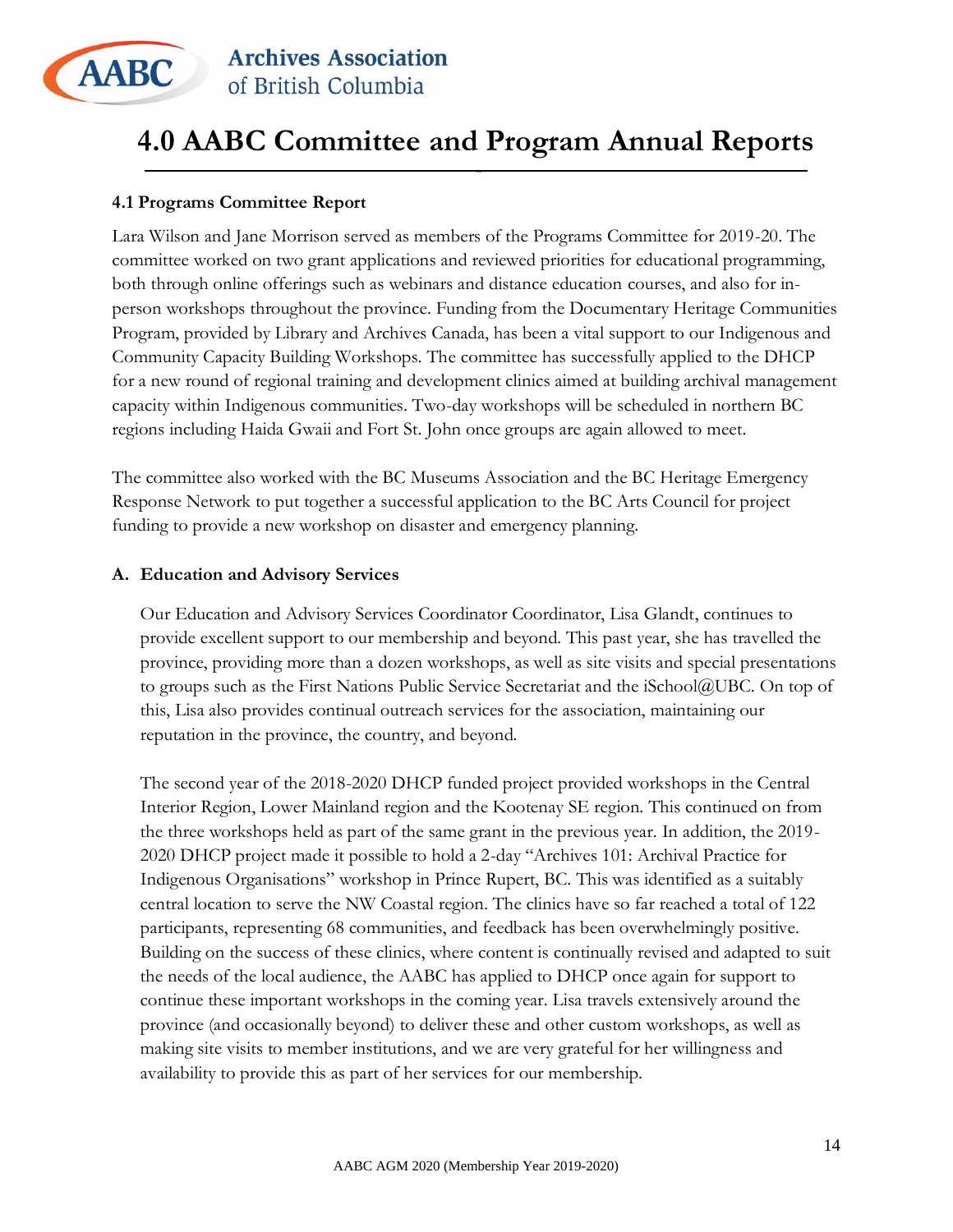

Online courses continue to be a vital part of AABC's annual programming and the EAS coordinator spends a lot of time working with participants to provide a high standard of education for those that take part. The continued high registration rate proves that the courses have a solid reputation within the archival community and are a trustworthy resource for those looking to boost their archival skills. This past year, we have offered courses in Managing Archives, Managing Plans and Drawings, and an Introduction to Archival Preservation. Registrations are not limited to BC: a growing number of international students this past year came from countries outside Canada including: Australia, China, France, Italy, Jamaica, Japan, Malaysia, and USA.

#### **B. Network Services**

Our Archival Network Service Coordinator, Lisa Snider, has been busy this year responding to enquiries related to Memory BC. She also recently worked with the EAS Coordinator to kick off the new webinar series for 2020 with a two-hour introduction to Memory BC. Despite differing time zones, and many competing priorities, Lisa responds quickly to enquiries and maintains a high level of service for the AABC.

Respectfully Submitted, Jenny Seeman, Program Committee Chair

#### <span id="page-14-0"></span>**4.2 Communications Committee Report**

For many of us, including the AABC executive, creative and effective communication are top-ofmind during this time of social-distancing. This year, the Communications Committee continued to facilitate connection between the AABC's executive, committees, membership, volunteers, and stakeholders. This has involved liaising with our incredible regional representatives, who facilitate community engagement across the province; supporting Andréa Tarnawsy's unparalleled management of our social media platforms; and, connecting regularly with our membership.

As we move into the AABC's 2020-2021 term, myself and the Communications Committee maintain our commitment to supporting this association and connecting its membership. We are excited to announce that we will be re-establishing the AABC newsletter, offering Fall, Winter, and Spring/Summer editions in the coming year; and, that we are in the process of developing new promotional materials. We look forward to sharing the inspiring work of this community through our new and existing initiatives.

We encourage you to continue to share your ideas, projects, and opinions with us on Facebook or Twitter, or with me directly at [aabc.secretary@aabc.ca.](mailto:aabc.secretary@aabc.ca) I look forward to continuing to serve you in the upcoming year, and hope you are keeping connected during this time of social-distancing.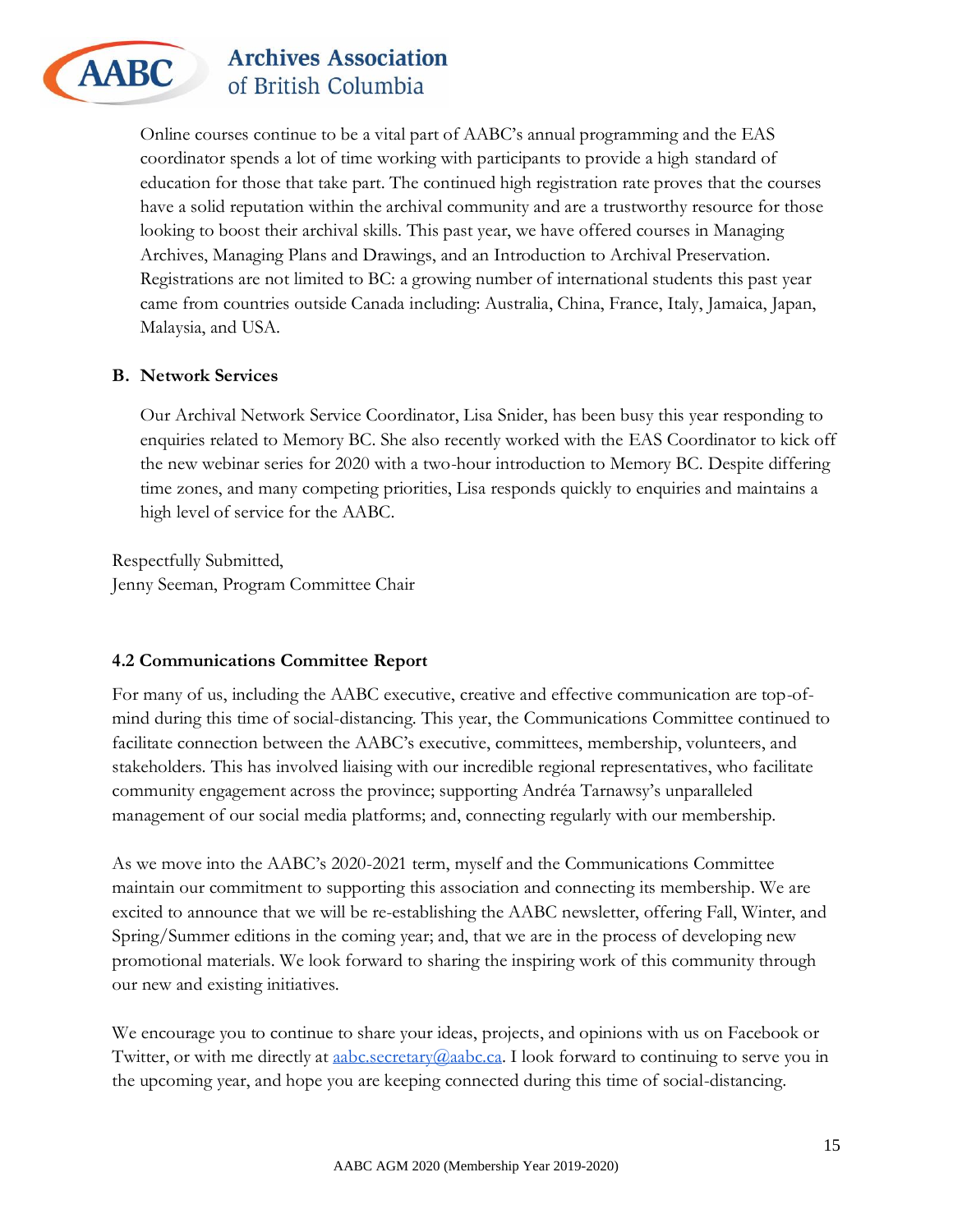

Respectfully submitted, Victoria McAuley AABC Secretary & Communications Committee Chair

### **A. Social Media Volunteer Report**

The AABC Facebook and Twitter pages have been managed by Social Media Volunteer (SMV) Andréa Tarnawsky from the end of 2018 to the present. The current SMV continued building on the changes they implemented the year prior and kept the reach of social media presence at a stable rate. The SMV posted content updates and news posts not only showcasing archives events and initiatives in British Columbia, but also current issues facing archives today.

Page management involves typically 3 posts each week day, scheduled in advance. When no AABC related news is available, the SMV promotes events of institutional members, or researches news items relevant to the Archival profession. The SMV also answers messages in both Twitter and Facebook inboxes.

This past year the SMV halted their own content on Thursdays and instead shared or retweeted #ThrowbackThursday content posted by its institutional members. They also posted the Call for Proposals, all the promotions for the annual conference and distance education courses. This involved writing content and finding CC BY 4.0 photographs to encourage engagement.

Like the previous year, the AABC's target audience engages with Facebook and Twitter around 10:00 AM, 12:30 PM, and 5:00 PM, so the posts are staggered near to these times throughout the day to maximize AABC's total reach.

Since May 2019 the Facebook page has gained 54 new followers and the Twitter account gained 88 followers. However, the average reach decreased on Twitter (20%) and Facebook (9.5%) this year.

**a. Facebook Statistics:** The AABC Facebook page is the main social media platform for the AABC. Since last year we have seen steady numbers for our posts' reach and the page has gained both likes and followers.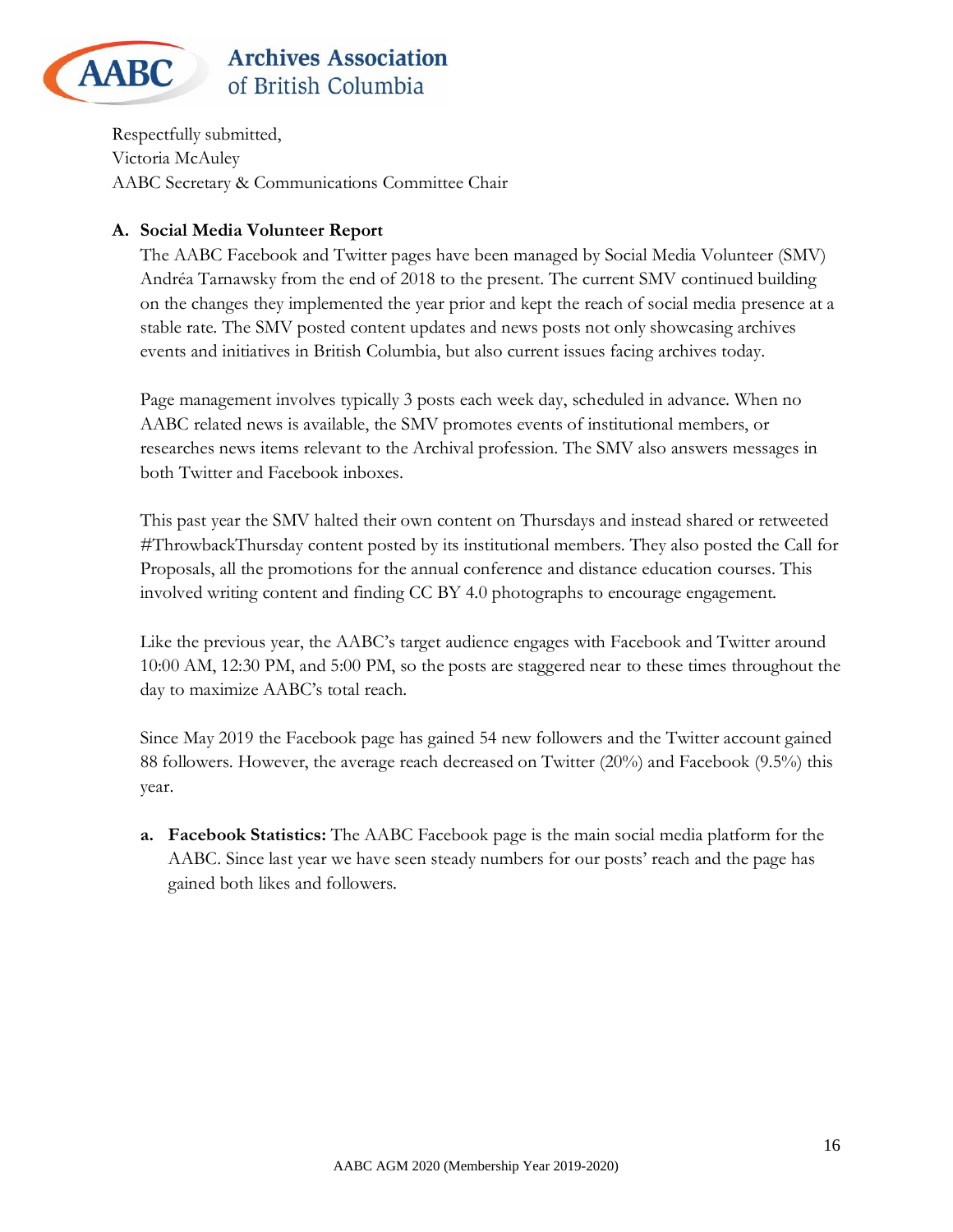

i. Likes *(The number of people that are "fans" of AABC on Facebook)* From May 1, 2019 to May 1, 2020 the AABC Facebook page gained 54 Page Likes.



ii. Followers *(Individuals who engage with the content that we post, but are not people who have "liked" our page)*

Like last year, the AABC Facebook page has gained more Followers than Page Likes, with an increase of 68 followers from May 1, 2019 to May 1, 2020. This could mean that people like to follow us for our content but are not necessarily liking the page itself.

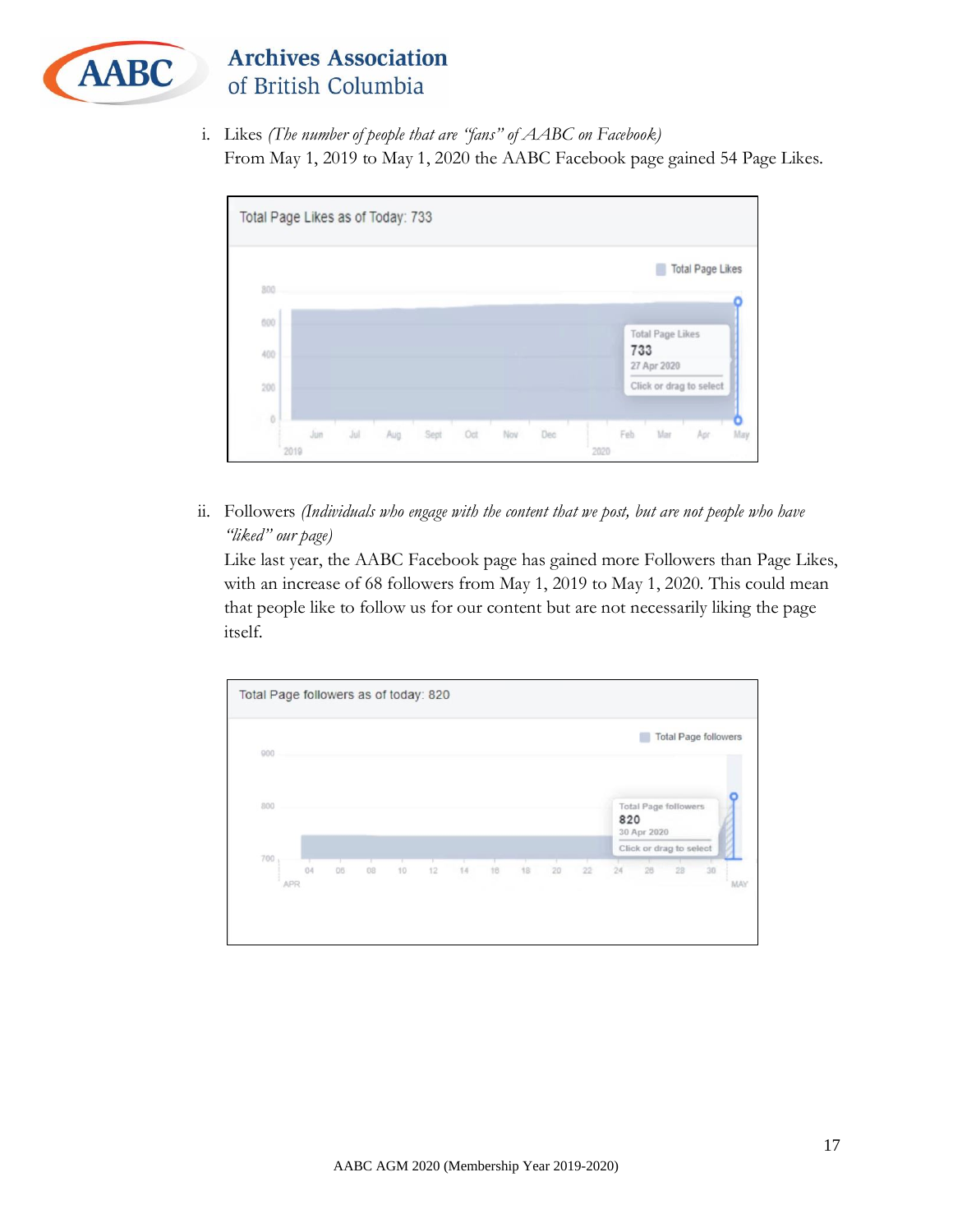

iii. Reach (*The number of people AABC's content is seen by on Facebook)*

The SMV increased the rate of posts on the Facebook page from one post per weekday to three From May 1, 2019 to May 1, 2020, the average reach of Facebook post typically ranged from 150 to 580 people reached. The average reach declined by 9.5% from 178 to around 161 this year.



#### **b. Twitter Statistics:**

Because the AABC's audience is largely on Facebook, the Twitter page has lower impressions than on Facebook. This year the average impressions were down 20%. However, the AABC Twitter audience has grown by 88 new followers since last year.

i. Followers

(*Individuals following the AABC Twitter profile)* From May 1, 2019 to April 30, 2020 the Twitter profile gained 88 new followers.

ii. Impressions

(*The total number of the times the Tweet has been seen)* The overall Twitter Impressions on the AABC Twitter has been lower than the past year, with a decrease of 20% from May 1, 2019 to April 30, 2020.

| <b>Month/Year</b>    | <b>Number of Impressions</b> |
|----------------------|------------------------------|
| May 2019             | 16,300                       |
| June 2019            | 17,300                       |
| <b>July 2019</b>     | 12,400                       |
| August 2019          | 11,500                       |
| September 2019       | 7,100                        |
| October 2019         | 7.119                        |
| November 2019        | 8,106                        |
| December 2019        | 4,129                        |
| January 2020         | 5.173                        |
| February 2020        | 5,911                        |
| March 2020           | 7,246                        |
| April 2020           | 8,885                        |
| <b>Total Average</b> | 9,264                        |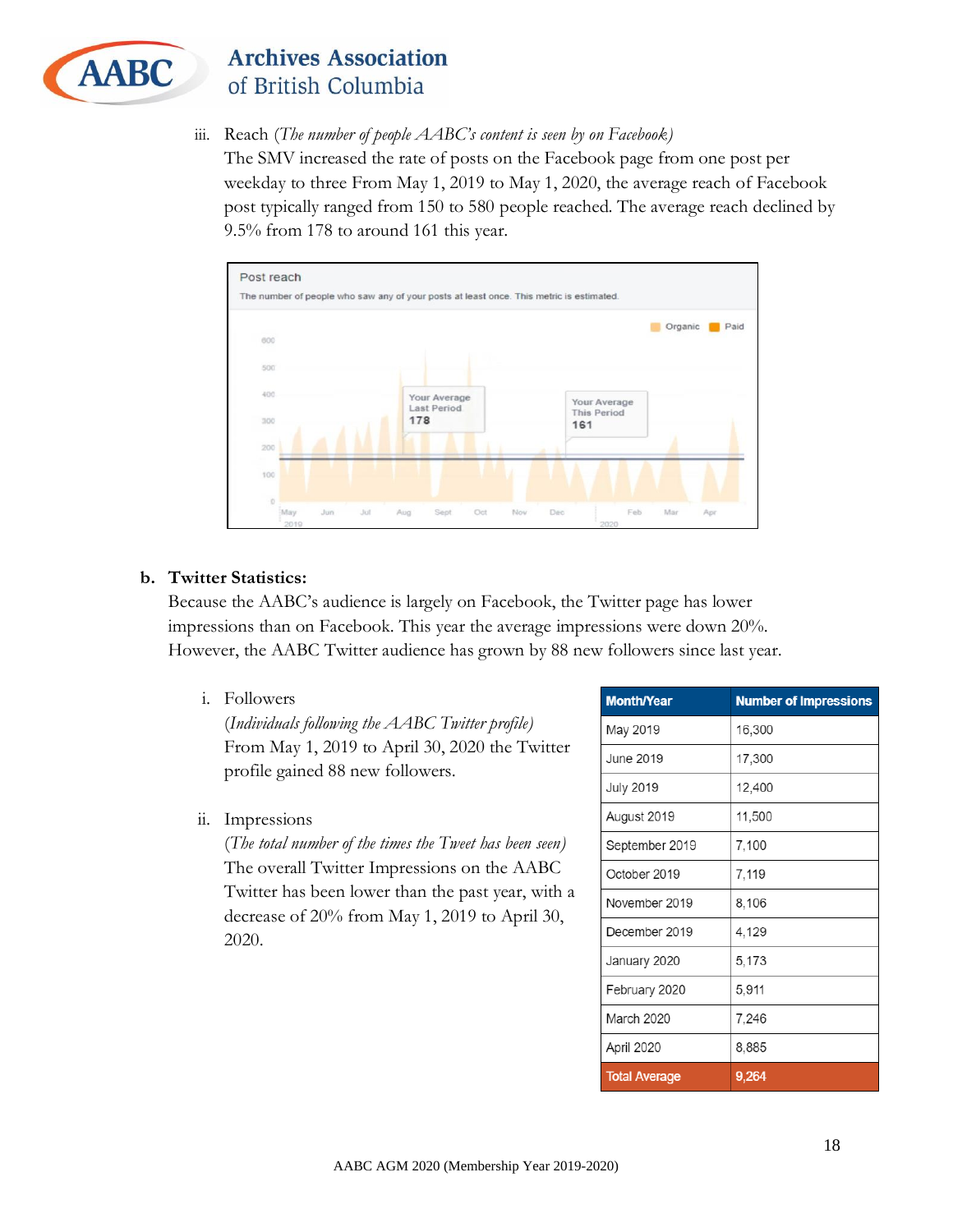

#### **B. Regional Representatives Reports**

#### **a. Fraser Valley Regional Report**

During the past year, the Fraser Valley region of the AABC held two meetings – one hosted by Tristan Evans at the Chilliwack Archives in June and the other by Chelsea Bailey at the City of Surrey Archives in November. They were attended by representatives from Agassiz-Harrison Museum, Langley Centennial Museum, Trinity Western University, Mission Community Archives, Pitt Meadows Museum, Stó:lō Nation and Whonnock Community Association.

Structured to serve as a forum to deliberate related issues on archives administration and for information sharing, the meetings focused on the regional disaster and emergency plan; the development of communication channels outside the meetings for disseminating information; a review of archival supplies vendors; and copying services policy and procedures. A highlight at each meeting was the traditional member roundtable held at the end during which each representative shared recent achievements, plans and challenges.

Respectfully submitted, Val Billesberger Regional Representative, Fraser Valley

#### **b. South Vancouver Island Regional Report**

In March 2020, I took over the position of South Vancouver Island Regional Representative, on a temporary basis, from Caroline Duncan who had served in the position since April 2018.

Our spring meeting, held May 16, 2019, was hosted by Royal Roads University Archives. It was attended by representatives from Oak Bay Archives, Saanich Pioneer Society Museum & Archives, St. Margaret's School Archives, City of Victoria Archives, Saanich Archives, Sidney Museum, Greek Heritage Project Museum, District of North Saanich, Esquimalt Archives and St. Michaels University School Archives. The group shared updates on disaster recovery, digitization projects, public programming, recent acquisitions, and other initiatives before touring the Royal Roads University Archives Room, Hatley Castle, and the museum rooms in the castle basement.

Our fall meeting, held October 17, 2019, was hosted by St. Margaret's School Archives. It was attended by representatives from BC Pensions Corporation, City of Victoria Archives, Esquimalt Archives, Government Records Services, Oak Bay Archives, Royal Jubilee Hospital School of Nursing Archives, Vic High School Archives, Royal Roads University Archives, Royal Victoria Yacht Club Archives, Saanich Archives, Saanich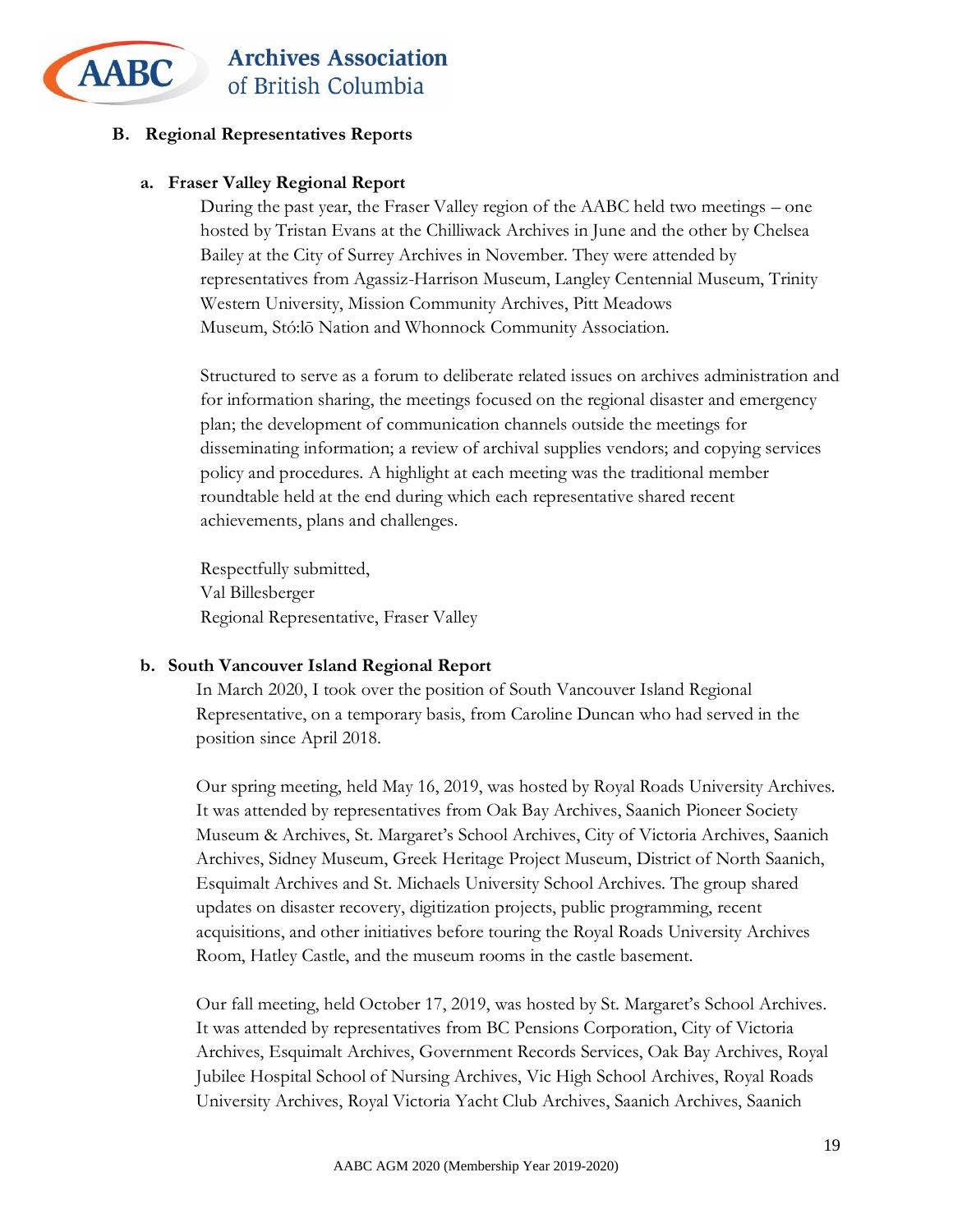

Pioneer Society Museum & Archives, Sidney Museum, and View Royal Archives. The group shared updates on disaster recovery, digitization projects, archives dissolution, public programming, educational opportunities, Terry Reksten Memorial Fund 2019 recipients (congratulations to Esquimalt Archives), and other initiatives before touring St. Margaret's School Archives.

Our next meeting, scheduled for May 11, 2020 at the Saanich Pioneer Society Museum, has been postponed due to the COVID-19 pandemic. A newsletter was circulated in lieu of the usual meeting updates.

Respectfully submitted, Christine Godfrey Regional Representative, South Vancouver Island

#### **c. Thompson-Okanagan Regional Report**

Lisa Glandt, AABC Education and Advisory Services Coordinator, ran the DHCP funded Archives 101: Archival Practice for Indigenous Organizations workshop which was hosted at Simpcw First Nation on March 28th, 2019. The workshop drew participants from the Interior and Okanagan area. It was a wonderful opportunity to learn new skills as well as to meet new colleagues and catch up with others.

Throughout the year I received a number of phone calls and emails from various members within the Thompson-Okanagan region. We discussed such topics as volunteer recruitment and management, conservation, arrangement and description, digitization and copyright. I look forward to assisting our regional membership and promoting the AABC with the Thompson-Okanagan in 2020.

Respectfully submitted, Tara Hurley Regional Representative, Thompson-Okanagan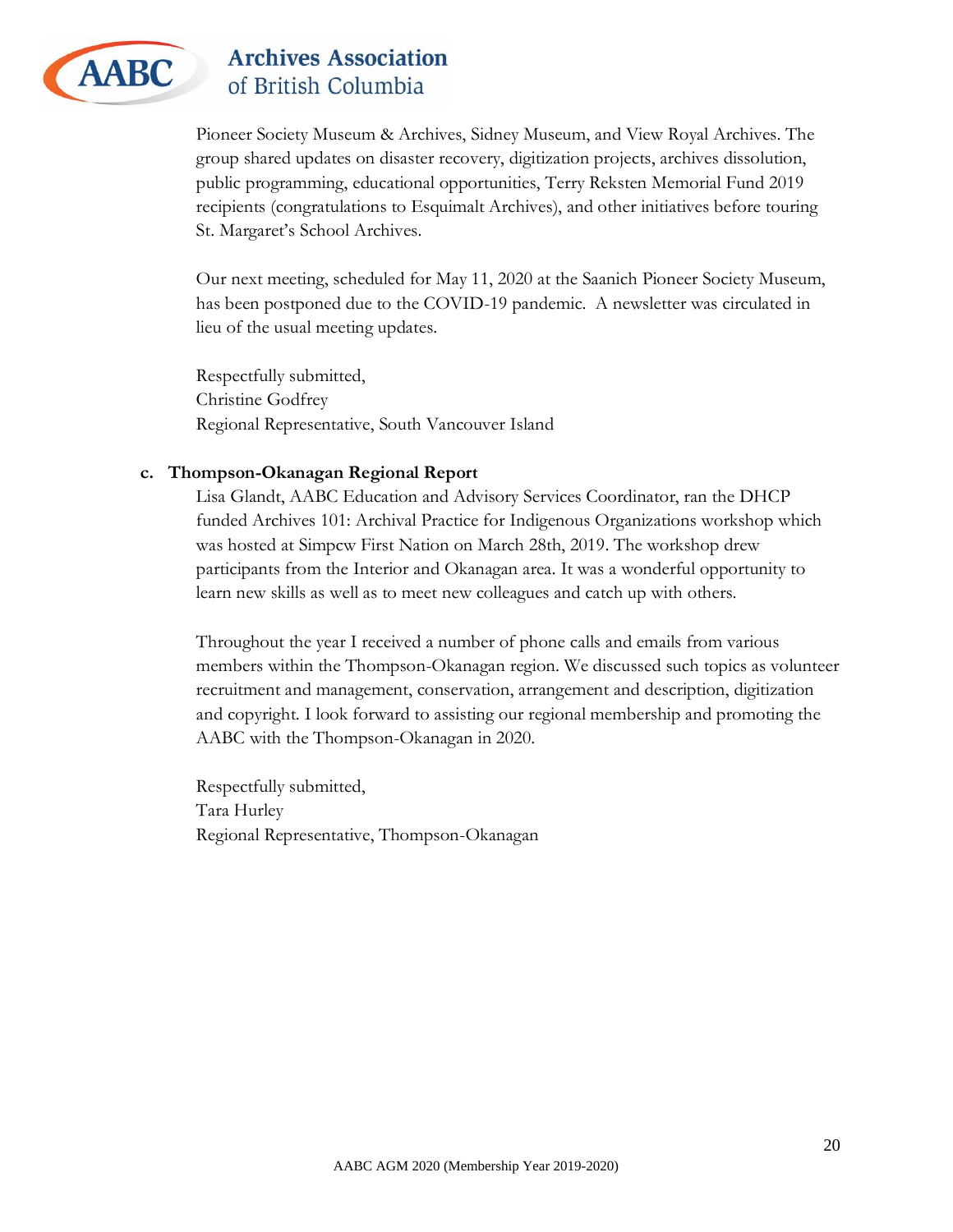

#### <span id="page-20-0"></span>**4.3 Membership & Conference Committees Report**

#### **A. Membership Committee Report for 2019-2020**

The Membership Committee for 2019-2020 consisted of Sarah Rathjen (Chair), Chloe Powell, and Max Otte. The executive liaison (Member-at-Large) was Katie Sloan.

#### **a. Mandate & Responsibilities:**

The Membership Committee is mandated to promote membership in the AABC and to maintain information through the membership database. Responsibilities include:

- i. Promote membership in the AABC and improve membership related practices and procedures.
- ii. Review applications for Full Institutional Membership and make recommendations to the AABC Executive on approval of applicants for full institutional members.
- iii. Process all membership applications and renewals, issue renewal notices and receipts.
- iv. Maintain a list of all members and produce the annual membership directory.
- v. Communicate with members and with the AABC Executive and Contractors on membership related issues and initiatives.

|                      | 2019- | 2018- | $2017 -$ | 2016- | $2015 -$       | $2014 -$ | $2013 -$ | 2012-          | 2011-          | 2010-          |
|----------------------|-------|-------|----------|-------|----------------|----------|----------|----------------|----------------|----------------|
|                      | 2020  | 2019  | 2018     | 2017  | 2016           | 2015     | 2014     | 2013           | 2012           | 2011           |
| Institutional        | 68    | 68    | 64       | 67    | 69             | 69       | 69       | 77             | 81             | 80             |
| Associate            | 53    | 55    | 46       | 45    | 42             | 45       | 45       | 42             | 45             | 44             |
| Institutional        |       |       |          |       |                |          |          |                |                |                |
| Sustaining           | 4     | 4     | $\Omega$ | 5     | $\overline{4}$ | 5        | 5        | $\overline{4}$ | $\overline{4}$ | 6              |
| Individual           | 59    | 54    | 54       | 65    | 56             | 60       | 60       | 55             | 49             | 60             |
| Student/Volunteer    | 36    | 48    | 34       | 50    | 41             | 37       | 36       | 30             | 30             | 31             |
| Honorary Life        | 6     | 6     | 6        | 6     |                | 6        | 6        | $\overline{2}$ | $\overline{2}$ | $\overline{2}$ |
| Honorary Patron      |       |       |          |       |                |          |          |                |                |                |
| <b>Total Members</b> | 227   | 236   | 211      | 238   | 220            | 217      | 216      | 211            | 212            | 224            |

#### **b. Membership statistics:**

#### **c. New members:**

We had eleven new Associate Institutional/Institutional members join us this year: District of Logan Lake, Archives of the Roman Catholic Diocese of Victoria, Irving K. Barber Learning Centre, Rossland Museum and Discovery Centre, Mount Douglas Alumni Association, BC Pavilion Corporation, B3K Digital, Stó:lō Research and Resource Management Centre, Sointula Museum & Historical Society, UBC Department of Linguistics Archives, and the Canadian Heritage Photography Foundation. Nineteen new individual members joined, as well as 6 students and 6 retired/volunteer members.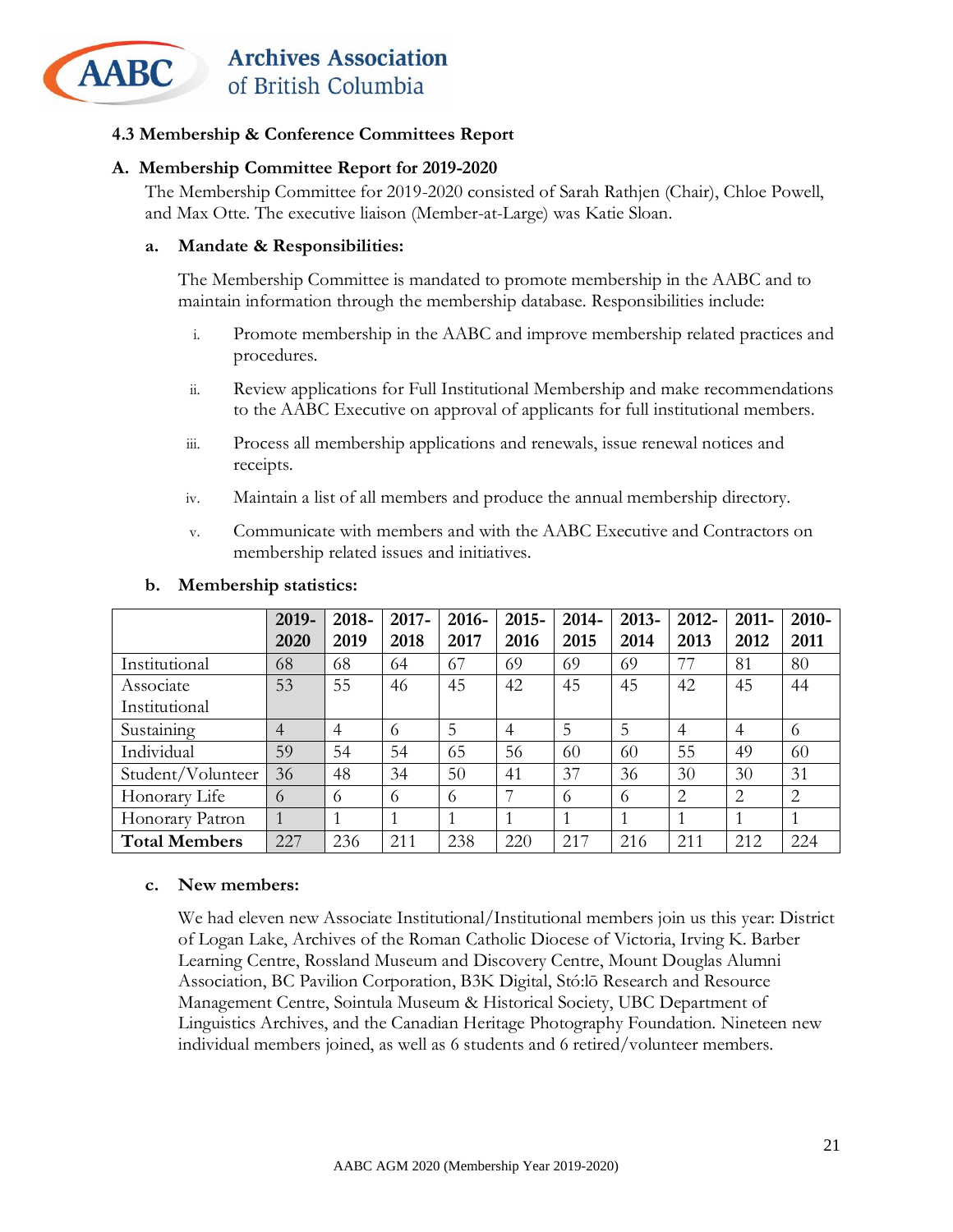

#### **d. Committee update:**

Sarah is stepping down as Chair and resigning from the Committee this year. Chloe Powell will be taking on the role of Chair and Max Otte will remain as a committee member. One additional member may be recruited to join the Committee.

#### **e. Membership database and directory:**

The membership database was maintained and updated throughout the year. A membership directory was not issued this year as the Committee's time was occupied by the implementation of a new membership management system which has built-in directory functionality.

#### **f. Changes to institutional membership structure and fees**

At last year's AGM, the membership passed changes to the AABC's membership categories for institutions. These changes were made to ensure that our membership structure is equitable for all members and came into effect for the 2020-2021 membership year. Summary of changes:

- Elimination of the category of Associate Institutional Membership.
- Creation of two categories of Institutional Membership with annual operating budgets of
	- o \$0 -\$30,000 (membership fee: \$72 per annum)
	- o \$30,0001-\$75,000 (membership fee: \$120 per annum)
- Creation of the category of Affiliate Membership for institutions which operate in areas related to archives but do not qualify for Full Institutional Membership. This membership is non-voting and members are not eligible to avail themselves of the advisory services, course discounts, or Memory BC. Membership fee: \$72 per annum.

Under this new structure, former Associate Institutional Members became regular Institutional Members. Institutional Members pay dues based on their annual budget for archival operations, including salaries and operating expenses.

Below are tables outlining the existing and new Institutional Member categories, along with corresponding membership fees. There have not been any increases to Institutional Membership dues at this time. The changes are limited to the annual operating budget range in the two lowest categories (highlighted in green).

#### **Existing Institutional Categories New Institutional Categories**

|                                       |       | $\mu$ $\sigma$                        | $\mathcal{L}$ |
|---------------------------------------|-------|---------------------------------------|---------------|
| Institutional $(\$0 - \$75,000)$      | \$120 | Institutional (\$30,001 - \$75,000)   | \$120         |
| Institutional (\$75,001 - \$150,000)  | \$180 | Institutional (\$75,001 - \$150,000)  | \$180         |
| Institutional (\$150,001 - \$300,000) | \$240 | Institutional (\$150,001 - \$300,000) | \$240         |
| Institutional (\$300,001 - \$500,000) | \$360 | Institutional (\$300,001 - \$500,000) | \$360         |
| Institutional $(\$500,001+)$          | \$480 | Institutional $(\$500,001+)$          | \$480         |

| Institutional $(\$0 - \$30,000)$      | \$72  |
|---------------------------------------|-------|
| Institutional (\$30,001 - \$75,000)   | \$120 |
| Institutional (\$75,001 - \$150,000)  | \$180 |
| Institutional (\$150,001 - \$300,000) | \$240 |
| Institutional (\$300,001 - \$500,000) | \$360 |
| Institutional $(\$500,001+)$          | \$480 |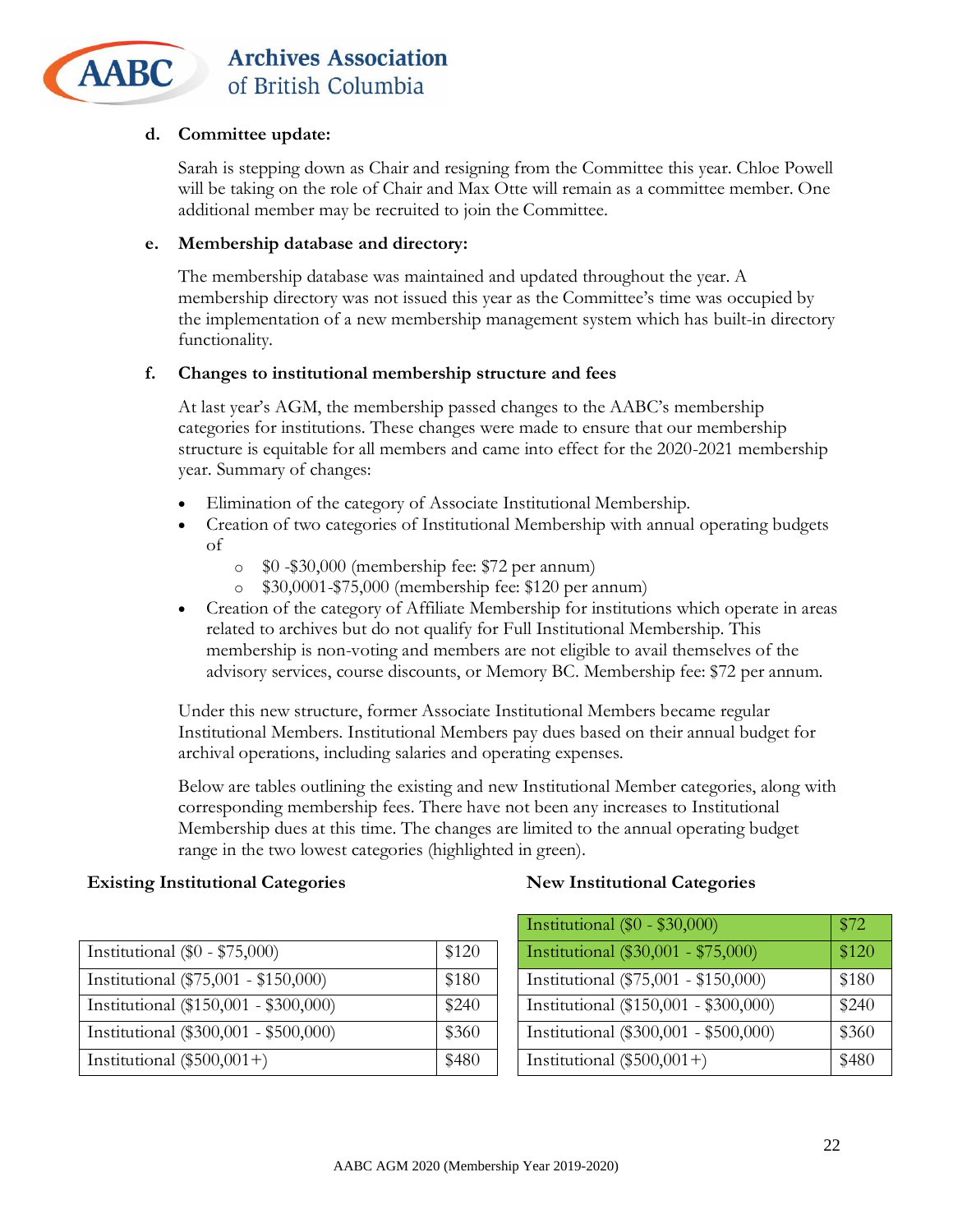

#### **g. Implementation of new membership management software**

The membership committee retired its outdated Access database and rolled out a new membership management platform in time for this year's renewal season. The AABC is now using Wild Apricot's online membership management software. Wild Apricot is also used by the Archives Association of Ontario and the Association of Canadian Archivists. Through Wild Apricot we are now able to offer the following improved services to our members:

- Online membership application and renewal options
- Online payment (year-round)
- Self-serve area for members (including a place to update contact information and review past renewal payments)
- Online membership directory

The system also offers online event registration, donation option, communications tools, and full website functionality, among other things. We have already utilized the event registration and donation option and hope to utilize more of the functionality that Wild Apricot offers down the road.

Moving to this new system was not without its challenges and required the time and effort of a lot of people behind the scenes. A big thank you goes to Chloe Powell and Max Otte for their support in reviewing and testing the new system. Katie Sloan also helped with testing and moving the overall project forward. Karen Blimkie and Stacey Gilkinson spent a lot of time researching and sorting out all finance-related matters to do with the project and the new system. Lisa Snider advised on things web-related as we set up the platform and Lisa Glandt was involved in just about every aspect of this project as our main systems administrator. Thank you everyone!

We look forward reviewing the roll-out and hearing from our members on what worked and how we can continue to improve our process as we move forward.

#### **h. Plans for the 2020-2021 year:**

To be determined by the incoming Chair.

#### **i. Comments from the Chair:**

This past year was an especially busy and fruitful one for the Membership Committee. I am proud of the work that we accomplished to streamline our membership structure and improve services to our members through the roll-out of the new membership software. I am very grateful to have had the steady support of my Committee members, Chloe and Max, and our wonderful Member-At-Large, Katie Sloan, throughout all of this. This spring marks the end of eight years with the Membership Committee for me and seven as Committee Chair. It has been a pleasure working with all of our volunteers and contractors over the years and I am pleased to be passing the Membership Committee torch to Chloe Powell this year. Thanks to all of our members who continue to support each other and build up BC's archival community through their involvement with the AABC.

Respectfully submitted, Sarah Rathjen, Chair, Membership Committee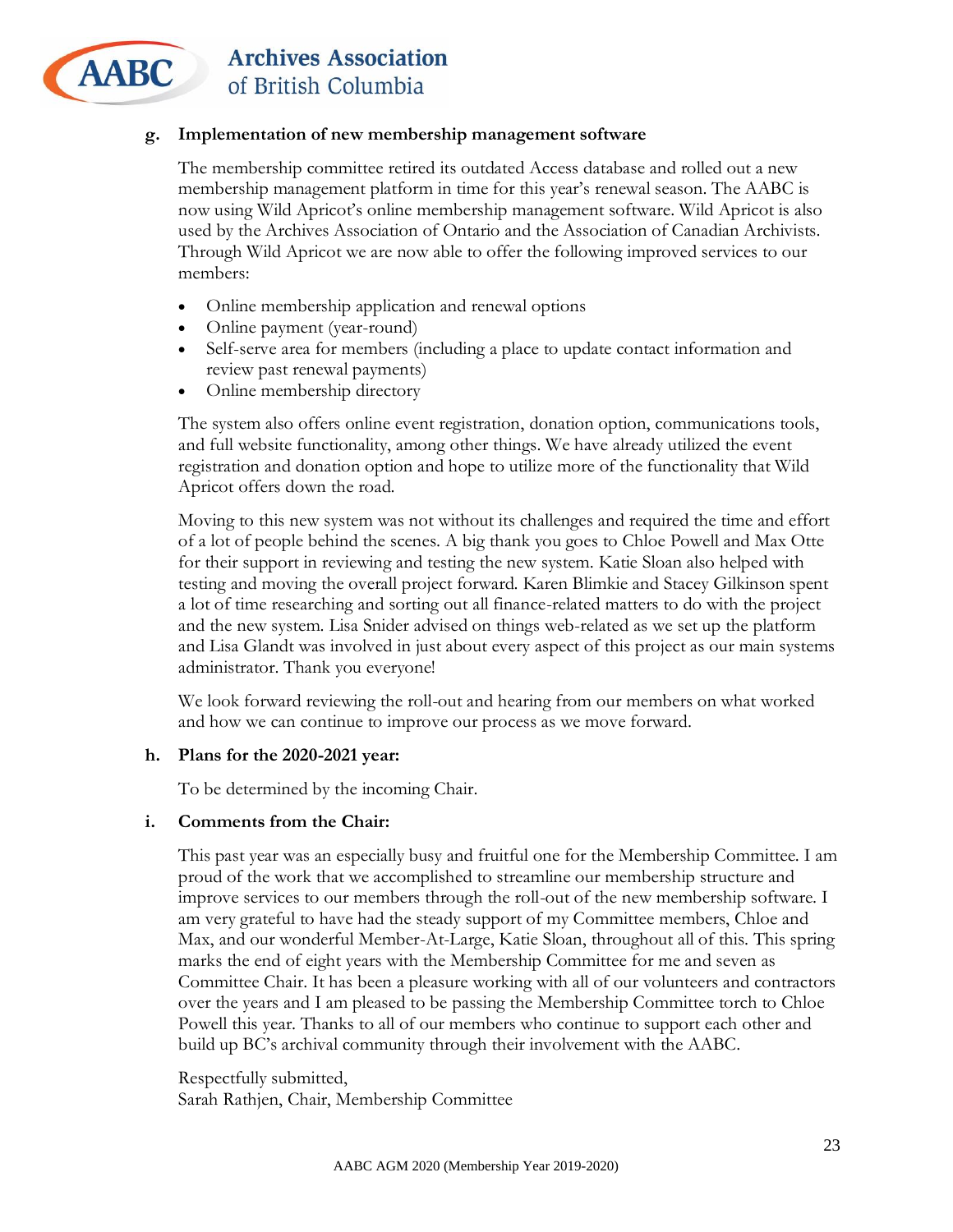

#### **B. Conference Committee Report**

The 2020 conference committee faced an unexpected challenge this year. The conference was planned to take place on Vancouver Island, at Royal Roads University in Victoria. We partnered with ARMA Vancouver Island to create a full day conference for May 8, 2020. However with the announcement of the COVID-19 pandemic and the limitations on group gatherings, we opted to move the conference to an online format to be held on the same day. This was a first for the AABC. We contacted all of our proposed speakers and offered them the opportunity to give their presentations in the revised format. The result was a shortened conference length but perhaps ideal for the experimental format.

Many thanks are due to Lisa Glandt for volunteering to moderate the conference and manage the Zoom platform. She handled the task with grace and professionalism. The conference was free, and within a couple of days of announcing it, all available slots were taken. People were able to attend from all across the province and a recording is available on the website for those that couldn't attend.

Many thanks also to our speakers, and to ARMA VI for the effort to make the 2020 conference a rewarding experience for the committee as well as the attendees.

Respectfully Submitted, Jenny Seeman, Conference Committee Chair

#### <span id="page-23-0"></span>**4.4 Grants & Fundraising Committee Report**

The Grants & Fundraising Committee, chaired by a Member-at-Large is responsible for the adjudication of grant funding. No new source of grant funding to be distributed by the AABC was introduced, so the Committee did not meet in 2019-2020. The chair of the Grant Committee forms part of the adjudication committee for the Friends of the BC Archives' Terry Reksten Memorial Award. The award was also publicized through AABC communications and on social media. The recipients of the award for 2019 were the Esquimalt Municipal Archives, to purchase boxes and archival supplies to rehouse a collection of Esquimalt District and Township of Esquimalt property assessment rolls, and the Trail Museum and Archives, to acquire secure storage for their film reel collection and photographic slides.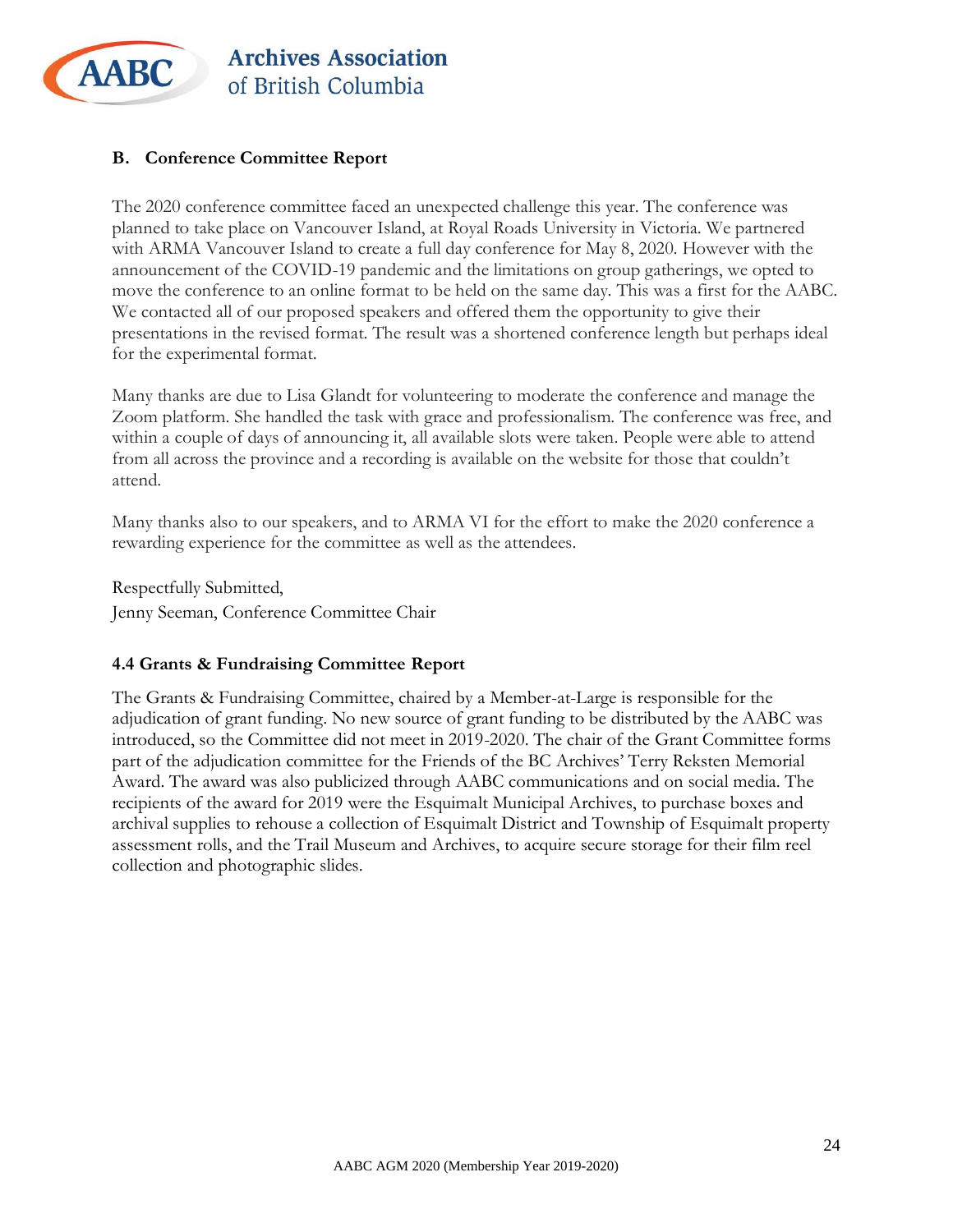

#### <span id="page-24-0"></span>**4.5 Indigenous Advocacy Committee Report**

Formerly the First Nations Engagement Committee, the Indigenous Advisory Committee had a productive year, beginning with a name change and resurgence of activity. The initial purpose of the committee was to liaise with the Steering Committee on Canada's Archives (SCCA) Response to the Report on the Truth and Reconciliation (TRC) Taskforce, and determine the best way forward for the AABC to address the TRC, reconciliation and First Nations engagement. The committee has done a great deal of reflecting and refocusing and now works to establish, deepen and maintain relationships with Indigenous record keepers and communities. This may include recommending and negotiating formal collaborative partnerships, where appropriate, such as Memorandums of Understanding, Memorandums of Agreement and joint committees. The Indigenous Advocacy Committee has recently worked to secure a relationship between the First Peoples' Cultural Council and the larger AABC and has composed a letter of support for the FPCC and is in the process of drafting an MOU.

#### <span id="page-24-1"></span>**4.6 Nominations & Elections Committee Report**

I am pleased to announce the following candidates have put their names forward for the vacant executive positions.

Current AABC Executive vacancies and nominees:

| Position        | Nominee        |
|-----------------|----------------|
| Vice-President  | Daniel Collins |
| Member-at-Large | Kathryn Louro  |

Respectfully submitted, Michelle Spelay, Member-at-Large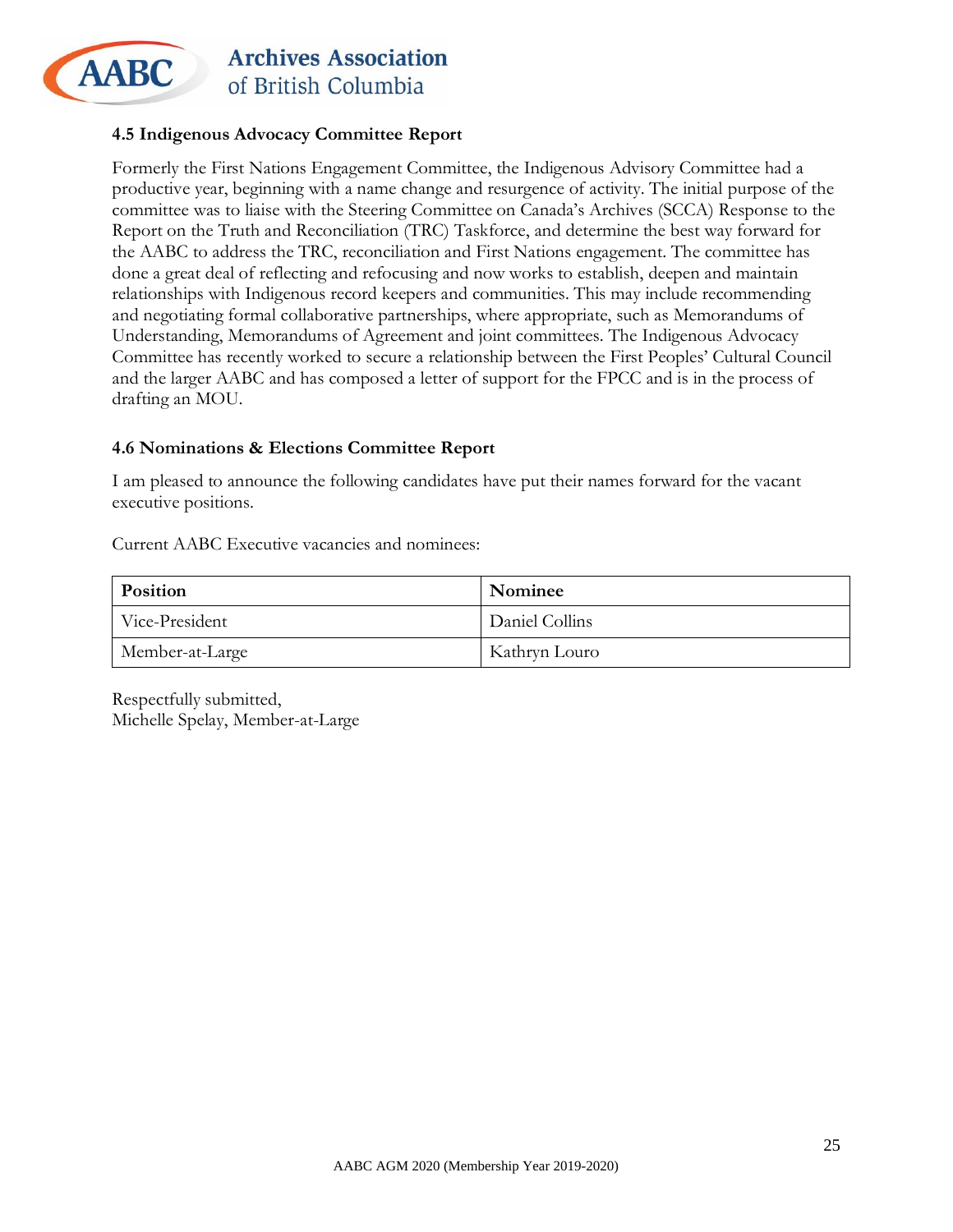

## **Appendix A**

#### <span id="page-25-0"></span>**Report from Financial Review, 2018-2019**

On June 9, 2019, Stacey Gilkinson met with volunteer reviewer Barry Dykes at New Westminster Archives to conduct the annual financial review of the files provided by Financial Manager Karen Blimkie. Finance Committee members Max Otte and Angeline Chirnside were in attendance.

#### **Income statement**

Verified to actual budget figures. Noted surplus for this year (second year in a row) mainly due to no profit-sharing of conference revenue, resulting in a \$10,355 variance. Membership revenue was also higher than expected by \$3,053. Noted that \$4,304.40 of the budgeted money for education advisory services was not spent.

#### **Contractor invoices**

Checked the authorized to actual expenses. This year's EAS expenses were under budget. This year's ANS expenses were on budget. Noted that the general ledger shows only \$8,000 being spent on ANS services, likely because a cheque had not quite cleared by March 31<sub>st</sub>, 2019. This year's internal accounting was under budget. Noted that legal fees associated with the contract review cost \$1800, \$800 more than the budgeted \$1,000.

#### **Bank reconciliations**

Checked that these were verified by Treasurer.

#### **Conference documents**

Verified back to source documents for reasonableness. Noted that conference revenues were higher than anticipated.

#### **Statement of revenue**

Examined and verified back to source documents for reasonableness.

#### **Donations**

Noted that donations amounted to \$1200, slightly over what was anticipated, though this might include carry over from the previous year. Request to add "Donations – Carry forward from prior year" line to financial reports to make clear the distinction between carry over and current revenues.

#### **DCHP files**

Examined the files for completeness Requested that in future, final tracking sheets with breakdown of expenses be filed at the front of the folder.

#### **Trace items on bank statements**

Verified bank statements for June, October and January. Checked and confirmed that the cheques were clearing the bank account.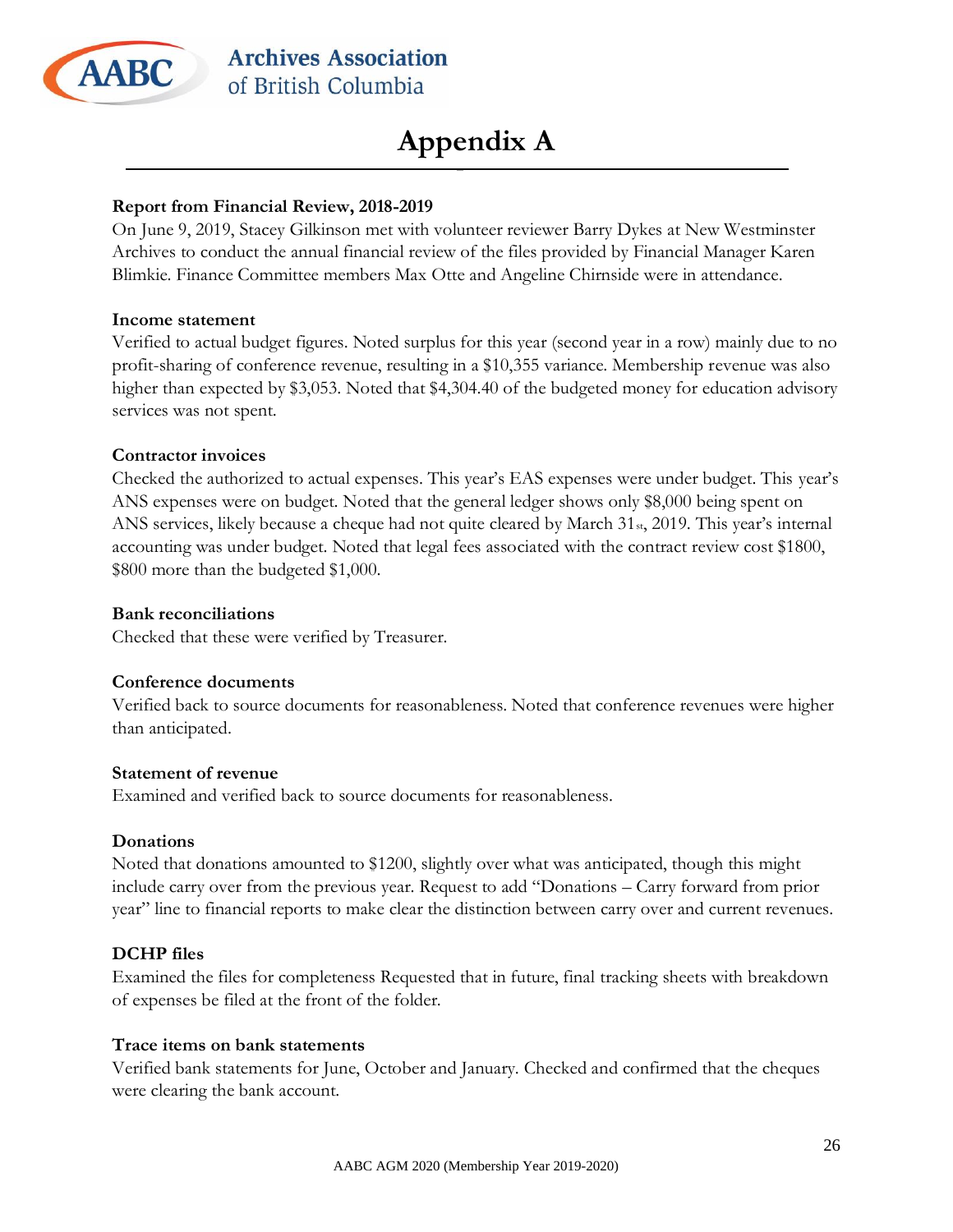

#### **Check entries in GL back to source document**

Reviewed selection of General Ledger transactions for reasonableness.

Respectfully submitted by: Stacey Gilkinson, Treasurer & Finance Committee Chair Angeline Chirnside, Finance Committee Member Max Otte, Finance Committee Member Barry Dykes, Volunteer Financial Reviewer

#### **2018-2019 Financial Statements for Approval**

| <b>ARCHIVES ASSOCIATION OF BRITISH COLUMBIA</b>       |                                            |               |                 |  |  |  |
|-------------------------------------------------------|--------------------------------------------|---------------|-----------------|--|--|--|
| Statement of Revenue and Expenses By Fund (Unaudited) |                                            |               |                 |  |  |  |
|                                                       | By Fund - For Period Ending March 31, 2019 |               |                 |  |  |  |
|                                                       | <b>YEAR TO</b>                             | <b>BUDGET</b> | <b>VARIANCE</b> |  |  |  |
|                                                       | <b>DATE</b>                                | (TOTAL YR)    | (YTD)           |  |  |  |
|                                                       |                                            |               |                 |  |  |  |
| <b>REVENUES</b>                                       |                                            |               |                 |  |  |  |
|                                                       |                                            |               |                 |  |  |  |
| General Fund                                          | \$71,329.73                                | \$57,600.00   | \$13,729.73     |  |  |  |
| <b>Archival Network Services</b>                      | \$9,324.49                                 | \$9,325.00    | $(\$0.51)$      |  |  |  |
| <b>Advisory Services</b>                              | \$31,999.10                                | \$36,303.50   | $(\$4,304.40)$  |  |  |  |
| DHCP - Multi year                                     | \$19,673.52                                | \$19,903.65   | $(\$230.13)$    |  |  |  |
| <b>TOTAL REVENUE:</b>                                 | \$132,326.84                               | \$123,132.15  | \$9,194.69      |  |  |  |
| <b>EXPENSES</b>                                       |                                            |               |                 |  |  |  |
|                                                       |                                            |               |                 |  |  |  |
| General Fund                                          | \$64,753.48                                | \$65,758.50   | (\$1,005.02)    |  |  |  |
| <b>Archival Network Services</b>                      | \$9,324.49                                 | \$9,325.00    | (\$0.51)        |  |  |  |
| <b>Education and Advisory Services</b>                | \$31,999.10                                | \$36,303.50   | $(\$4,304.40)$  |  |  |  |
| DHCP - Multi Year                                     | \$19,673.17                                | \$19,903.65   | $(\$230.48)$    |  |  |  |
| <b>TOTAL EXPENSES:</b>                                | \$125,750.24                               | \$131,290.65  | $(\$5,540.41)$  |  |  |  |
|                                                       |                                            |               |                 |  |  |  |
|                                                       |                                            |               |                 |  |  |  |
| <b>EXCESS (DEFICIENCY) OF</b>                         | \$6,576.60                                 | (\$8,158.50)  | \$14,735.10     |  |  |  |
| <b>REVENUES OVER EXPENSES</b>                         |                                            |               |                 |  |  |  |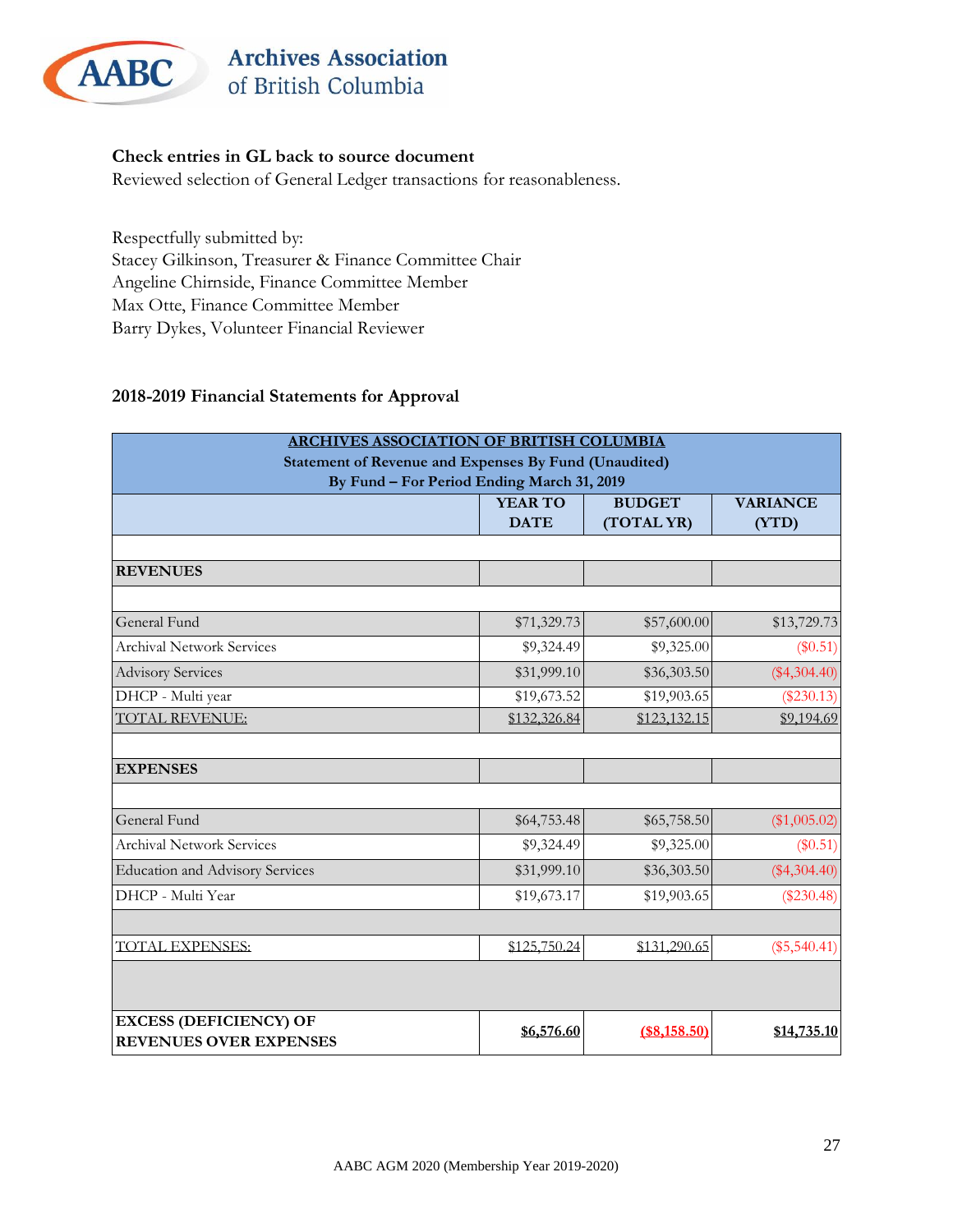

|                                  | <b>ARCHIVES ASSOCIATION OF BRITISH COLUMBIA</b>  |              |
|----------------------------------|--------------------------------------------------|--------------|
|                                  | Balance Sheet (Unaudited) - as at March 31, 2019 |              |
| <b>ASSETS</b>                    |                                                  |              |
| <b>CURRENT ASSETS:</b>           |                                                  |              |
| Bank - Van City Chequing account | \$107,173.84                                     |              |
| Van City Shares                  | \$5.73                                           |              |
| Term Deposits - VanCity          | \$40,000.00                                      |              |
| <b>GST</b> Receivable            | \$151.95                                         |              |
| TOTAL CASH:                      |                                                  | \$147,331.52 |
|                                  |                                                  |              |
| <b>Accounts Receivable</b>       |                                                  | \$0.00       |
| Prepaid DHCP Expense             |                                                  | \$988.04     |
| Prepaid Expenses                 |                                                  | \$3,513.22   |
|                                  |                                                  |              |
| TOTAL CURRENT ASSETS:            |                                                  | \$151,832.78 |
|                                  |                                                  |              |
| TOTAL ASSETS:                    |                                                  | \$151.832.78 |

| <b>LIABILITIES AND MEMBERS' EQUITY</b>             |             |
|----------------------------------------------------|-------------|
| <b>CURRENT LIABILITIES:</b>                        |             |
| Accounts Payable                                   | \$0.00      |
| Accruals                                           | \$353.18    |
| Donation Fund – UBC Awards                         | \$991.75    |
| Prepaid Membership Fees                            | \$12,513.02 |
| Prepaid/Deferred Revenue Distance Ed               | \$7,300.00  |
| Prepaid Revenue - Conference Fees and<br>Workshops | \$4,343.00  |
| Prepaid Revenue – Conference Sponsorships          | \$300.00    |
| ABILITIES:                                         | \$25,800.95 |

| <b>EQUITY:</b>                                |              |
|-----------------------------------------------|--------------|
| Surplus – General (opening/beginning of year) | \$64,455.23  |
| Surplus - Restricted                          | \$55,000.00  |
| Current Earnings/Loss                         | \$6,576.60   |
|                                               |              |
| TOTAL MEMBERS' EOUITY                         | \$126.031.83 |
|                                               |              |
| TOTAL LIABILITIES AND MEMBERS'                | \$151,832.78 |
| <b>EQUITY</b>                                 |              |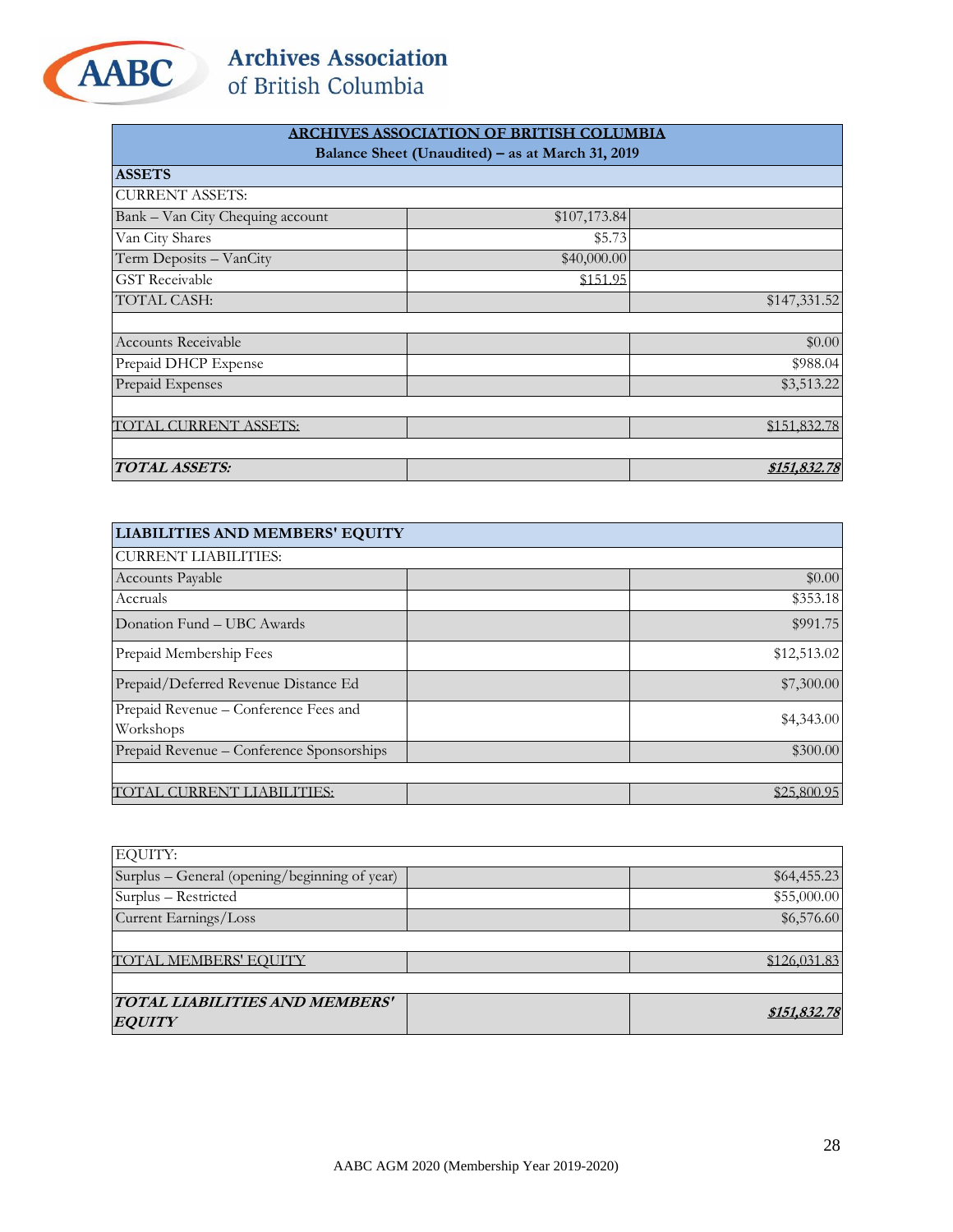

## **Appendix B**

#### <span id="page-28-0"></span>**Budgets**

#### Budget 2018-2019 Approved February 27, 2018

#### **General Fund 2018-2019**

#### **Revenues**

Membership Fees: \$17,500.00 Conference fees and sponsorship revenue: \$3,500.00 Workshop Fees: \$34,800.00 Donations: \$1,100.00 Interest Income: \$400.00 GST Revenue – all funds: \$300.00

Total Revenue: \$58,800.00

#### **Expenses**

Conference: \$\$ Awards and donations: \$1,100.00 Insurance Expense: \$3,500.00 Office and Clerical Expense: \$1,650.00 Admin – Internal Accounting: \$6,630.00 Membership Committee: \$350.00 Executive/Programs/Finance Committee: \$1,100.00 CCA fees: \$400.00 Systems Support: \$2,300.00 Internal Program Funding – ANS: \$3,325.00 Internal Program Funding – BCEAS: \$36,303.50 Clinic coffee breaks: \$375.00 GLAM Partnership & Events: \$1,000.00

Total Expenses: \$65,633.50

**Expenses (Deficiency) of Revenues over Expenses:** – \$6,833.50

Budget 2019-2020 Approved March 19, 2019

#### **General Fund 2019-2020**

#### **Revenues**

Membership Fees: \$18,000.00 Conference fees and sponsorship revenue: \$4,274.30 Workshop Fees: \$27,800.00 Donations: \$1,100.00 Interest Income: \$400.00 GST Revenue – all funds: \$300.00

Total Revenue: \$54,950.00

#### **Expenses**

Conference: \$3,075.50 Awards and donations: \$1,100.00 Insurance Expense: \$3,500.00 Office and Clerical Expense: \$1,350.00 Admin – Internal Accounting: \$6,760.00 Membership System: \$2,845.50 Membership Committee: \$100.00 Executive/Programs/Finance Committee: \$1,100.00 CCA fees: \$400.00 Systems Support: \$2,300.00 Internal Program Funding – ANS: \$9,095.00 Internal Program Funding – BCEAS: \$32,185.00 Clinic coffee breaks: \$375.00 GLAM Partnership & Events: \$1,400

Total Expenses: \$65,586.00

**Expenses (Deficiency) of Revenues over Expenses:** – \$10,636.00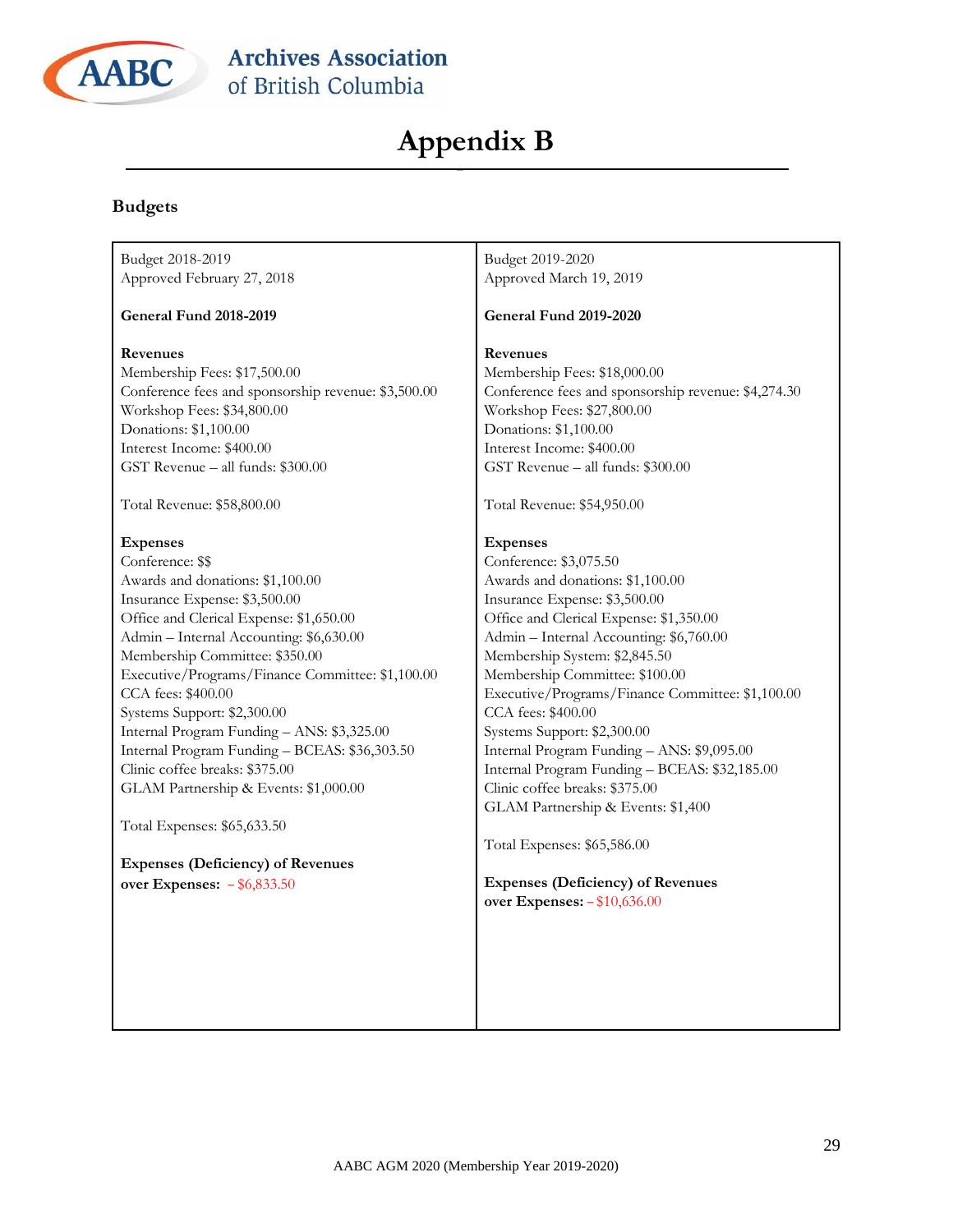

| Budget 2019-2020                                    | Budget 2020-2021                                    |
|-----------------------------------------------------|-----------------------------------------------------|
| Approved March 19, 2019                             | Approved February 25, 2020                          |
| <b>General Fund 2019-2020</b>                       | <b>General Fund 2020-2021</b>                       |
| <b>Revenues</b>                                     | Revenues                                            |
| Membership Fees: \$18,000.00                        | Membership Fees: \$20,000.00                        |
| Conference fees and sponsorship revenue: \$4,274.30 | Conference fees and sponsorship revenue: \$4,000.00 |
| Workshop Fees: \$27,800.00                          | Conference workshop: \$2,600.00                     |
| Donations: \$1,100.00                               | CCI Workshop: \$5,800.00                            |
| Interest Income: \$400.00                           | Workshop Fees: \$26,300.00                          |
| GST Revenue - all funds: \$300.00                   | Donations: \$1,200.00                               |
|                                                     | Interest Income: \$400.00                           |
| Total Revenue: \$54,950.00                          | GST Revenue - all funds: \$300.00                   |
| <b>Expenses</b>                                     | Total Revenue: \$60,600.00                          |
| Conference: \$3,075.50                              |                                                     |
| Awards and donations: \$1,100.00                    | <b>Expenses</b>                                     |
| Insurance Expense: \$3,500.00                       | Conference: \$\$                                    |
| Office and Clerical Expense: \$1,350.00             | Awards and donations: \$1,200.00                    |
| Admin - Internal Accounting: \$6,760.00             | CCI Workshop: \$3,400.00                            |
| Membership System: \$2,845.50                       | Insurance Expense: \$3,500.00                       |
| Membership Committee: \$100.00                      | Office and Clerical Expense: \$1,900.00             |
| Executive/Programs/Finance Committee: \$1,100.00    | Admin - Internal Accounting: \$6,895.20             |
| CCA fees: \$400.00                                  | Membership System: \$2,000.00                       |
| Systems Support: \$2,300.00                         | Membership Committee: \$100.00                      |
| Internal Program Funding - ANS: \$9,095.00          | Executive/Programs/Finance Committee: \$1,300.00    |
| Internal Program Funding - BCEAS: \$32,185.00       | CCA fees: \$400.00                                  |
| Clinic coffee breaks: \$375.00                      | Systems Support: \$5,430.00                         |
| GLAM Partnership & Events: \$1,400                  | Internal Program Funding - ANS: \$9,276.90          |
|                                                     | Internal Program Funding - BCEAS: \$35,864.25       |
| Total Expenses: \$65,586.00                         | Clinic coffee breaks: \$250.00                      |
|                                                     | Promotional Material: \$200.00                      |
| <b>Expenses (Deficiency) of Revenues</b>            | GLAM Partnership & Events: \$1,000                  |
| over Expenses: - \$10,636.50                        |                                                     |
|                                                     | Total Expenses: \$72,716.35                         |
|                                                     | <b>Expenses (Deficiency) of Revenues</b>            |
|                                                     | over Expenses: - \$12,116.35                        |
|                                                     |                                                     |
|                                                     |                                                     |
|                                                     |                                                     |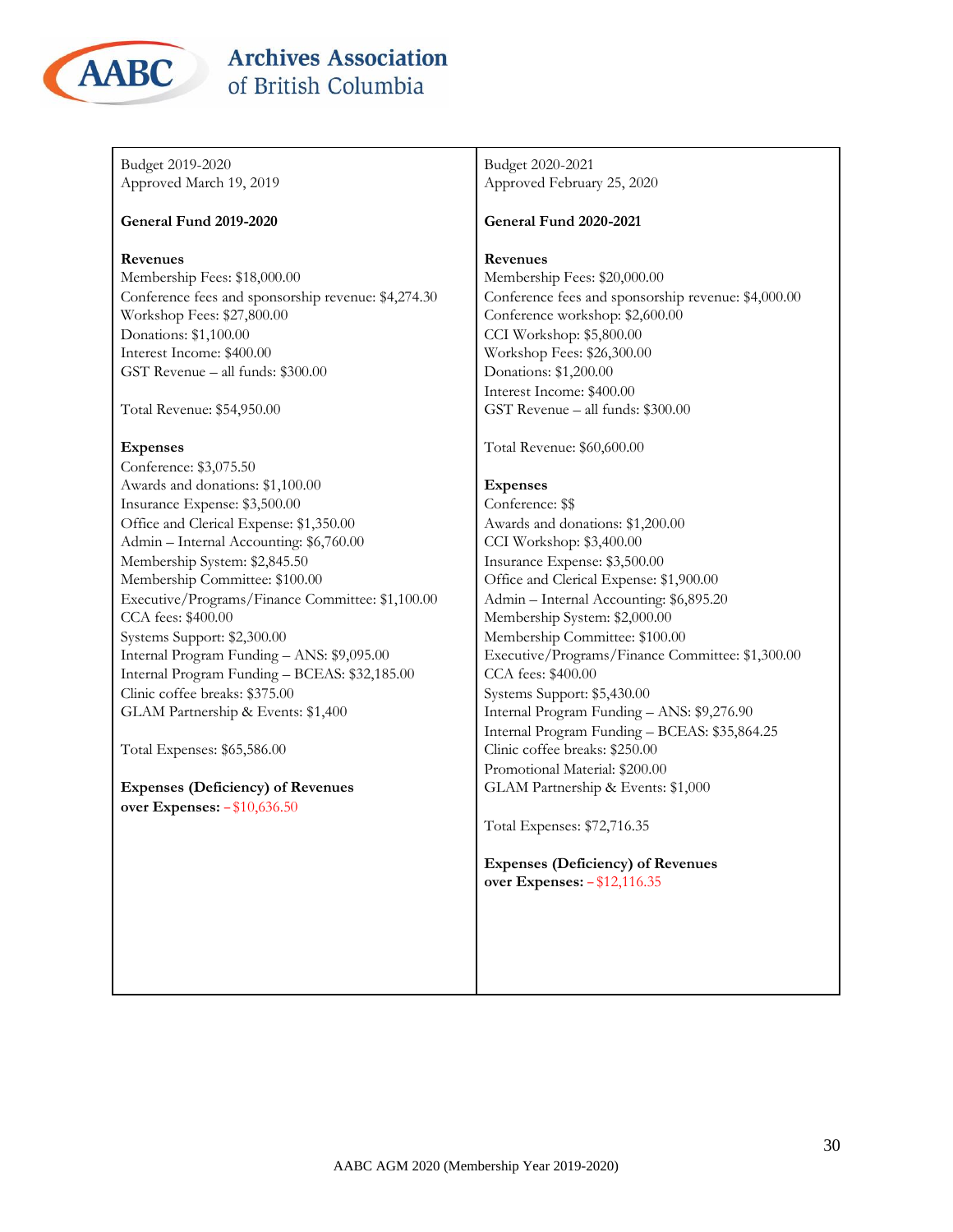<span id="page-30-0"></span>

## **Appendix C**

*Honourary Patron: The Honourable Janet Austin, OBC, Lieutenant Governor of British Columbia*

### **PROXY VOTING FORM ANNUAL GENERAL MEETING**

*(Please complete this form if you are unable to attend the AGM)* **Wednesday June 17, 2020 via Zoom Conference**

The undersigned, being a member in good standing with the Archives Association of British Columbia, hereby nominates, constitutes and appoints:

\_\_\_\_\_\_\_\_\_\_\_\_\_\_\_\_\_\_\_\_\_\_\_\_\_\_\_\_\_ \_\_\_\_\_\_\_\_\_\_\_\_\_\_\_\_\_\_\_\_\_\_\_\_\_\_\_\_\_\_\_\_\_\_\_ (Name of Proxy) of (Address)

to attend, act, and vote on behalf of the undersigned at the Annual General Meeting of the Archives Association of British Columbia on Wednesday June 17, 2020 via Zoom Conference.

Dated this \_\_\_\_\_\_\_\_\_\_\_\_\_\_\_\_\_\_\_\_\_ day of \_\_\_\_\_\_\_\_\_\_\_\_\_\_\_\_\_\_\_\_\_\_\_\_\_\_\_\_\_, 2020

\_\_\_\_\_\_\_\_\_\_\_\_\_\_\_\_\_\_\_\_\_\_\_\_\_\_\_\_\_\_\_\_\_\_\_\_\_ Member Signature

Member Name (Print)

 $\overline{\phantom{a}}$  , where  $\overline{\phantom{a}}$  , where  $\overline{\phantom{a}}$  ,  $\overline{\phantom{a}}$  ,  $\overline{\phantom{a}}$  ,  $\overline{\phantom{a}}$  ,  $\overline{\phantom{a}}$  ,  $\overline{\phantom{a}}$  ,  $\overline{\phantom{a}}$  ,  $\overline{\phantom{a}}$  ,  $\overline{\phantom{a}}$  ,  $\overline{\phantom{a}}$  ,  $\overline{\phantom{a}}$  ,  $\overline{\phantom{a}}$  ,  $\overline{\phantom{a}}$  ,

Each member present at a vote may cast no more than one proxy vote on behalf of an absent member.

**Please present this proxy to the Secretary at the time of each vote.**